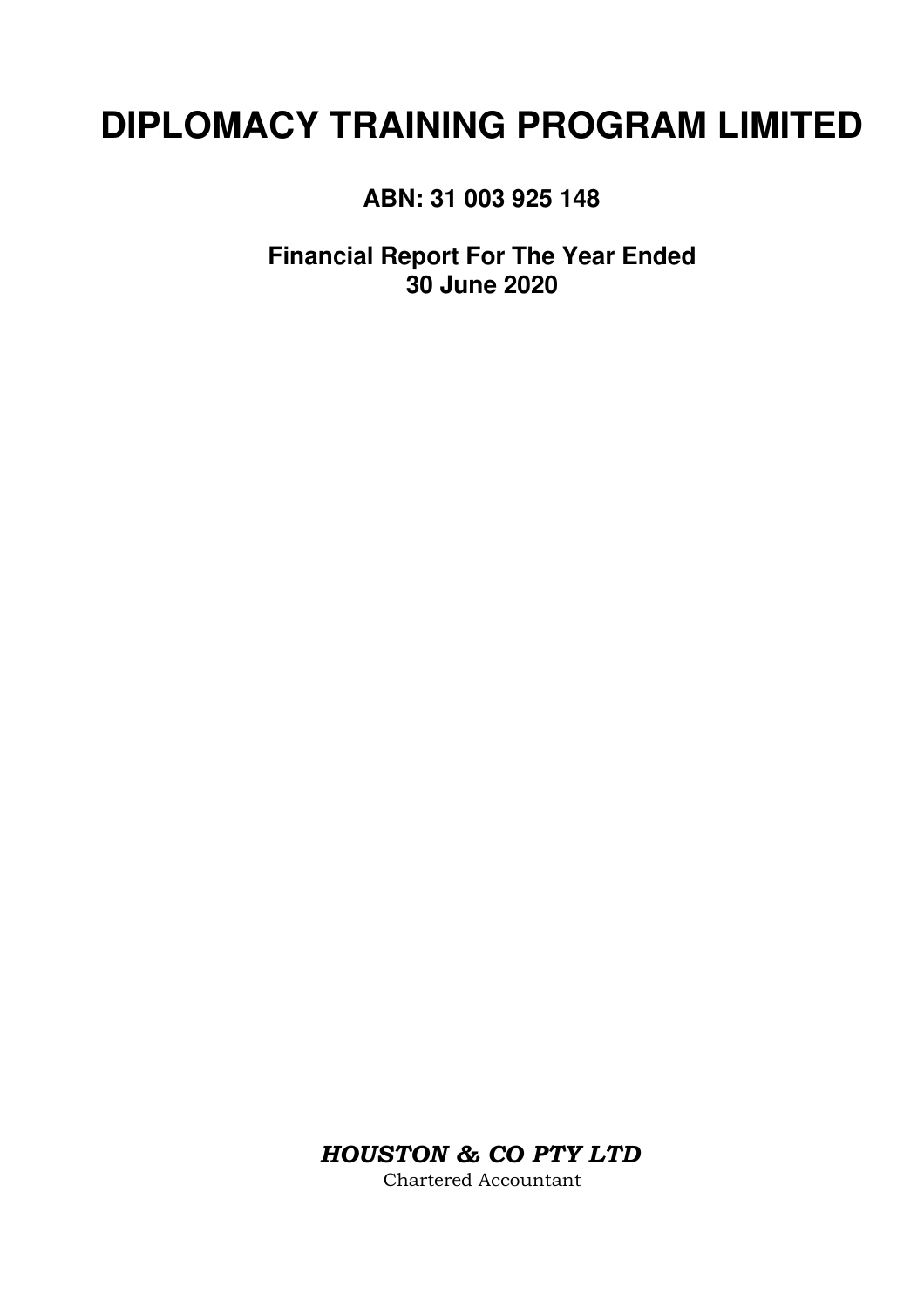# **Diplomacy Training Program Limited**

# **ABN: 31 003 925 148**

# **Financial Report For The Year Ended 30 June 2020**

| <b>CONTENTS</b>                                            | Page |
|------------------------------------------------------------|------|
| Directors' Report                                          | 3    |
| Auditor's Independence Declaration                         | 6    |
| Statement of Profit or Loss and Other Comprehensive Income | 7    |
| <b>Statement of Financial Position</b>                     | 8    |
| Statement of Changes in Equity                             | 9    |
| <b>Statement of Cash Flows</b>                             | 10   |
| Notes to the Financial Statements                          | 11   |
| Directors' Declaration                                     | 19   |
| Independent Auditor's Report                               | 20   |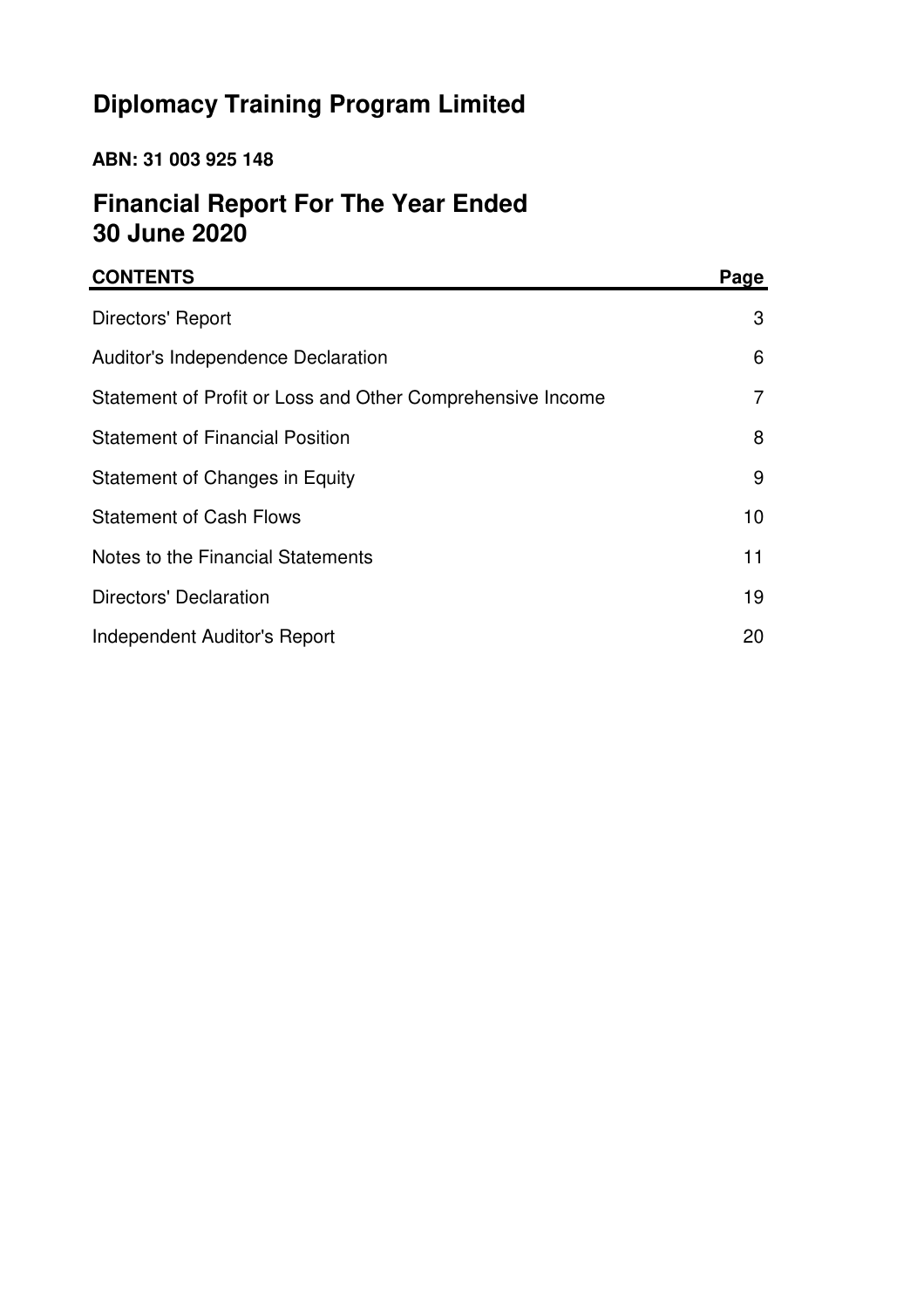# **DIPLOMACY TRAINING PROGRAM LIMITED ABN: 31 003 925 148 DIRECTORS' REPORT**

Your directors present this report on the entity for the financial year ended 30 June 2020.

# **Directors**

The names of each person who has been a director during the year and to the date of this report are:

Suwanee Dharmalingam appointed (24/06/2013) Philip Chung appointed (28/08/2001) Andrew Byrnes appointed (24/07/2006) Brynn O'Brien appointed (19/09/2017) Kenneth Woo appointed (25/06/2015) Michael do Rozario appointed (25/06/2015) James Peter Fitzgerald appointed (19/09/2017) Justine Nolan appointed (25/06/2015) Dr Caroline Aebersold appointed (25/06/2015) Professor David Dixon appointed (19/09/2017) Dr John Pace appointed (28/08/2001)

Directors have been in office since the start of the financial year to the date of this report unless otherwise stated.

# **Principal Activities**

The principal activity of the entity during the financial year was:

• Developing and delivering human rights training programs for human rights defenders working in the Middle-East, Asia and the Pacific

• Developing and delivering capacity building programs focused on promoting the human rights and dignity of migrant workers from Asia

• Developing and delivering capacity building programs focused on the rights of Indigenous peoples in Asia and the Pacific

• Building knowledge and understanding of human rights, the Convention on the Rights of the Child, the UN Sustainable Development Goals, UN Guiding Principles on Business and Human Rights and the UN Global Compact of Safe Migration and contemporary human rights issues

• Engaging with and providing support to DTP alumni

• Seeking philanthropic and grant funding to support the Diplomacy Training Program's work for human rights defenders

# **Short-term and Long-term Objectives**

The entity's short and long term objectives are to:

• To build the knowledge and skills of human rights defenders to be more effective in their work to protect and promote human rights

- To contribute development of regional human rights movements
- To build the knowledge, skills and networks of individuals and organisations working for Indigenous peoples rights, the rights of migrant workers and other human rights
- To build and sustain diversified funding sources

# **Strategies**

To achieve its stated objectives, the entity has adopted the following strategies:

- Providing programs for skill development and knowledge transfer and network building
- Building and maintaining DTP alumni networks
- Developing effective and collaborative partnerships with other organisations in Australia and internationally
- Providing specialist programs
- Developing specialist capacity building programs
- Engaging interns and volunteers in its activities
- Maintaining existing relationships with partners, alumni, funders and others committed in promoting and protecting human
- Developing new relationships based on shared commitment to human rights values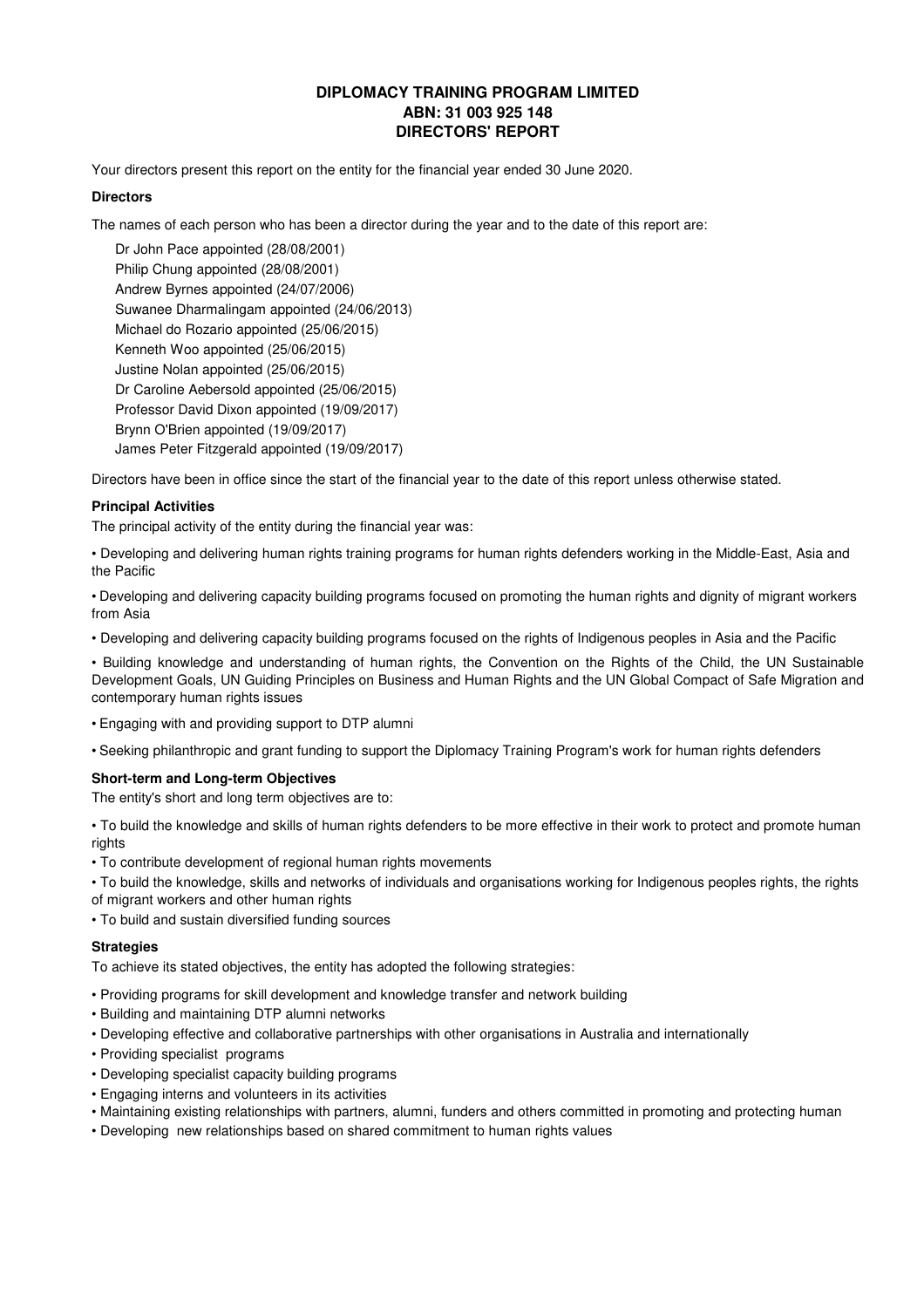# **DIPLOMACY TRAINING PROGRAM LIMITED ABN: 31 003 925 148 DIRECTORS' REPORT**

| Dr John Pace<br>Qualifications<br>Experience          | Director<br><b>BALLD</b><br>International human rights protection and advocacy                                                                                                                                                                                                                                                                                                                                  |
|-------------------------------------------------------|-----------------------------------------------------------------------------------------------------------------------------------------------------------------------------------------------------------------------------------------------------------------------------------------------------------------------------------------------------------------------------------------------------------------|
| Philip Chung<br>Qualifications<br>Experience          | Director<br>Bec (Hons) LLB PhD<br>Legal education, information technology including as<br>Executive Director, Australiasian Legal Information Institute<br>(AustLil)                                                                                                                                                                                                                                            |
| <b>Andrew Byrnes</b><br>Qualifications<br>Experience  | <b>Director</b><br>B.A LLB ANU LLM (Harv) and LLM (Columbia)<br>International human rights scholarship and training and<br>tertiary legal education                                                                                                                                                                                                                                                             |
| Suwanee Dharmalingam<br>Qualifications<br>Experience  | Director<br>B Comm (Accounting and Finance) LLB<br>Managing wealth and investment strategies for various<br>sectors including not-for-profit, families, medical specialists,<br>businesses, executives and retirees, domestic and<br>overseas                                                                                                                                                                   |
| Michael do Rozario<br>Qualifications<br>Experience    | Director<br><b>B Inf Tech LLB</b><br>Partner in the Litigation Division of Corrs Chambers<br>Westgarth in Sydney, experience in product liability law,<br>inquiries and investigations, commercial litigation,<br>constitutional law, administrative law, insurance, insolvency<br>and privacy, coordinator of the pro-bono practice.                                                                           |
| Kenneth Woo<br>Qualifications<br>Experience           | Director<br>BCom LLB<br>Partner in PricewaterhouseCoopers Australia, specialising<br>in asset management, main specialities are industry trends,<br>tax and superannuation, global networks, product design<br>and innovation, operational tax risk, investment structures<br>and vehicles, fund reporting and compliance. Fellow<br>Chartered Accountants Australia and New Zealand;<br>chartered tax advisor. |
| Justine Nolan<br>Qualifications<br>Experience         | Director<br>BSc LLB (Hons) ANU MPP University of California Berkeley<br>Private and public sectors law, tertiary legal education and<br>business and human rights, Professor, Faculty of Law,<br><b>UNSW Sydney</b>                                                                                                                                                                                             |
| Dr Caroline Aebersold<br>Qualifications<br>Experience | Director (Deputy Chair from 14/06/2018)<br>SJD (Human Rights Law), BA (Sociology), BA/BSc (Hons,<br>Psychology), MAICD<br>Not-for-profit strategy and governance, human rights and<br>business, fundraising, including as not-for-profit CEO and                                                                                                                                                                |
| Professor David Dixon<br>Qualifications<br>Experience | Board Director and Director at KPMG<br>Chair since 14/06/2018<br><b>BA Bphil PhD</b><br>Former Dean, Faculty of Law UNSW Sydney research,<br>teaching and administraion in tertiary education                                                                                                                                                                                                                   |
| Brynn O'Brien<br>Qualifications                       | Director<br>BMedSc LLB (UTS) LLM (Columbia)                                                                                                                                                                                                                                                                                                                                                                     |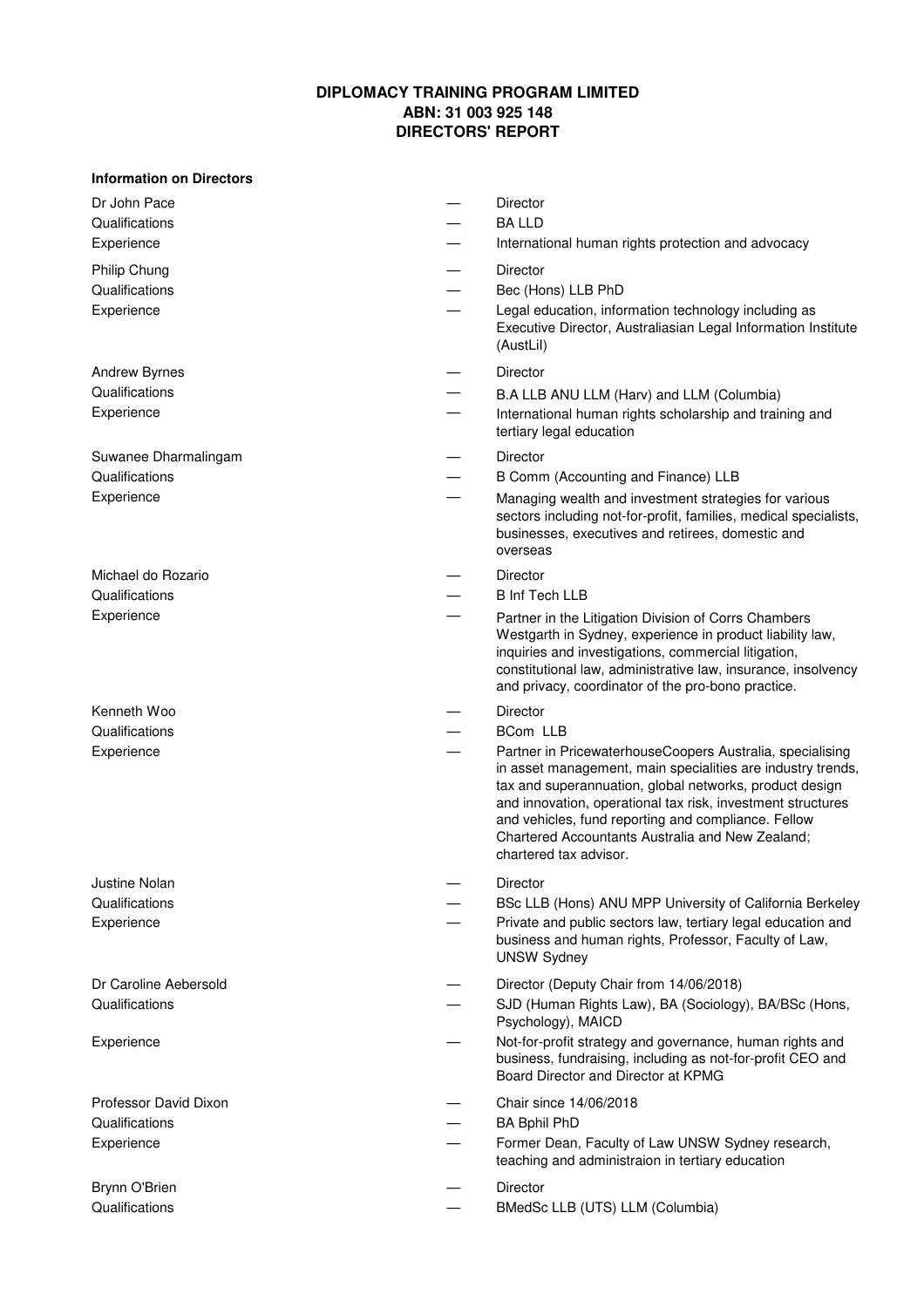# **DIPLOMACY TRAINING PROGRAM LIMITED** ABN: 31 003 925 148 **DIRECTORS' REPORT**

| Experience             | International law, corporations' law, not-for-profit strategy,<br>governance and fundraising, investment, human rights and<br>climate change advocacy                                                                                                                                                                           |
|------------------------|---------------------------------------------------------------------------------------------------------------------------------------------------------------------------------------------------------------------------------------------------------------------------------------------------------------------------------|
| James Peter Fitzgerald | Director                                                                                                                                                                                                                                                                                                                        |
| <b>Qualifications</b>  | BA (Political Science) LLB (UNSW)                                                                                                                                                                                                                                                                                               |
| Experience             | Lawyer, land access consultant, strategist, negotiator and<br>mediator, founding partner of Chalk & Fitzgerald Lawyers,<br>involved in the development of native title law and land use<br>policy throughout Australia since 1994, consults on major<br>projects land access and community development in<br>emerging economies |

# **Meetings of Directors**

During the financial year, 5 meetings of directors were held. Attendances by each director were as follows:

|                        | <b>Directors' Meetings</b> |                 |  |
|------------------------|----------------------------|-----------------|--|
|                        | Number eligible to attend  | Number attended |  |
| Dr John Pace           | 5                          | 3               |  |
| Philip Chung           | b                          | 5               |  |
| <b>Andrew Byrnes</b>   | 5                          | 4               |  |
| Suwanee Dharmalingam   | 5                          | 4               |  |
| Michael do Rozario     | 5                          | 5               |  |
| Kenneth Woo            | 5                          | 5               |  |
| Justine Nolan          | 5                          | 3               |  |
| Dr Caroline Aebersold  | 5                          | 5               |  |
| Professor David Dixon  | 5                          | 5               |  |
| Brynn O'Brien          |                            |                 |  |
| James Peter Fitzgerald | 5                          |                 |  |

The entity is incorporated under the Corporations Act 2001 and is a company limited by guarantee. If the entity is wound up, the constitution states that each member is required to contribute a maximum of \$2 each towards meeting any outstanding obligations of the entity. At 30 June 2020, the total amount that members of the entity are liable to contribute if the entity is wound up is \$2 (2019: \$2).

## **Dividends**

The company's Constitution does not permit dividends to be paid.

## **Auditor's Independence Declaration**

The lead auditor's independence declaration for the year ended 30 June 2020 has been received and can be found on page 6 of the financial report.

This directors' report is signed in accordance with a resolution of the Board of Directors.

Director

**David Dixon** 

Dated this

8th December 2020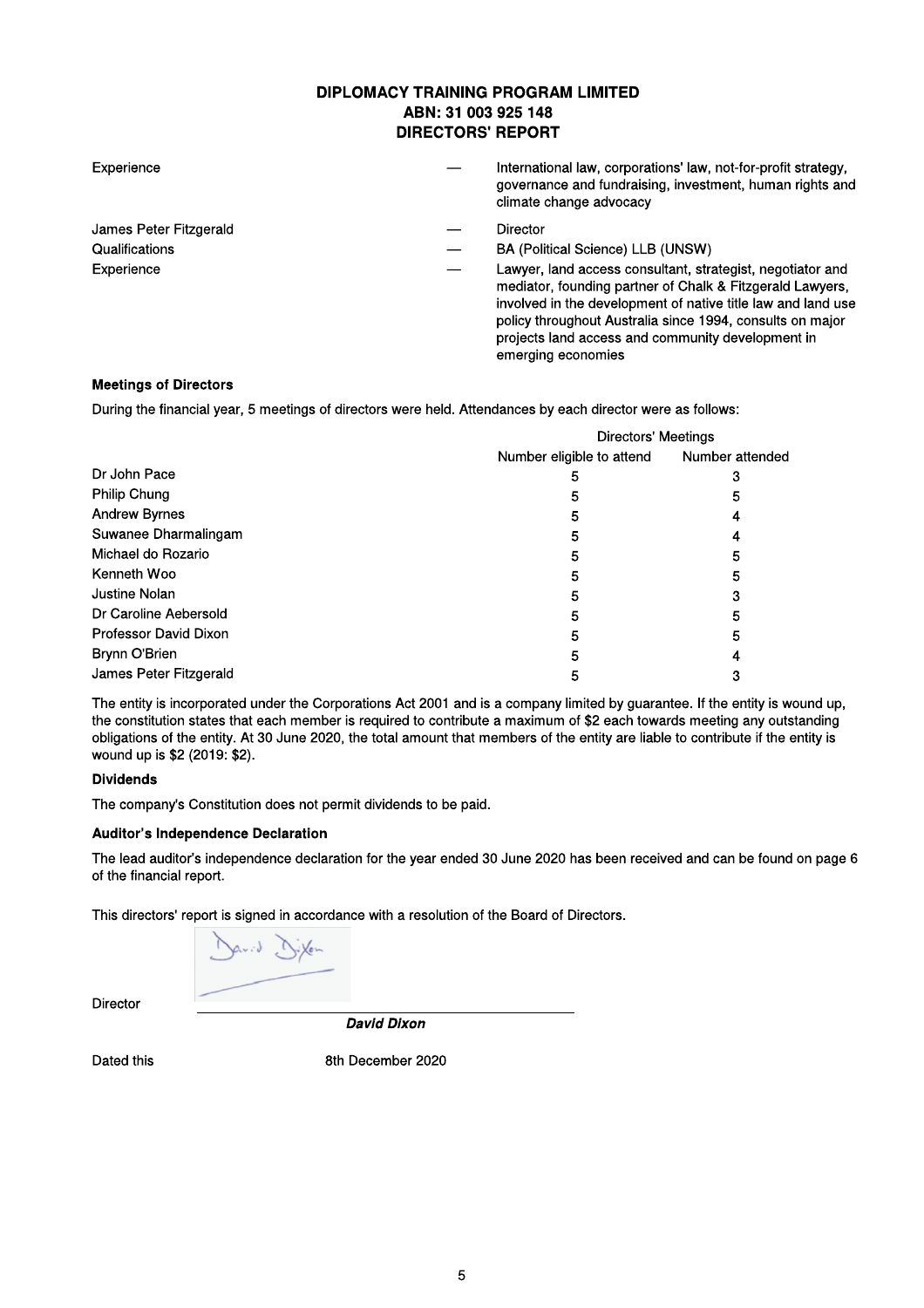# **DIPLOMACY TRAINING PROGRAM LIMITED ABN: 31 003 925 148 AUDITOR'S INDEPENDENCE DECLARATION UNDER S 307C OF THE CORPORATIONS ACT 2001 TO THE DIRECTORS OF DIPLOMACY TRAINING PROGRAM LIMITED**

In accordance with Subdivision 60-C of the Australian Charities and Not-for-profits Commission Act 2012, I am pleased to provide the following declaration of independence to the directors of Diplomacy Training Program Limited. As the audit partner for the audit of the financial report of Diplomacy Training Program Limited for the year ended 30 June 2020, I declare that, to the best of my knowledge and belief, during the year ended 30 June 2020 there have been no contraventions of:

- (i) the auditor independence requirements of the Australian Charities and Not for Profits Commission Act 2012 in relation to the audit; and
- (ii) any applicable code of professional conduct in relation to the audit.

Name of Firm Houston & Co Pty Limited

Mount

Name of Partner Owen Houston

Date 8th December 2020

Address Suite 4, 113 Willoughby Road

Crows Nest NSW 2065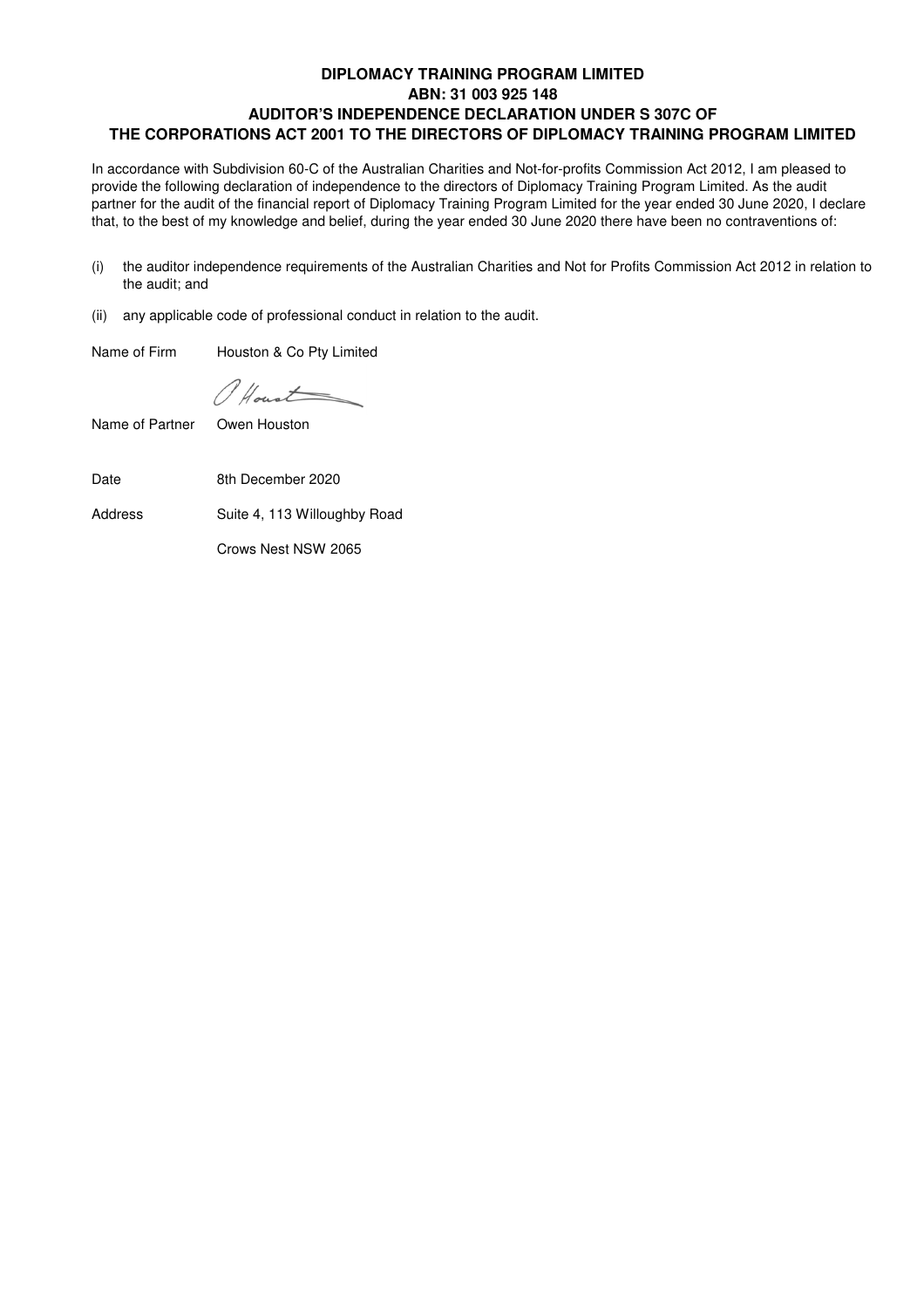# **DIPLOMACY TRAINING PROGRAM LIMITED**

**ABN: 31 003 925 148**

# **STATEMENT OF PROFIT OR LOSS AND OTHER COMPREHENSIVE INCOME FOR THE YEAR ENDED 30 JUNE 2020**

|                                                                                                | <b>Note</b>    | 2020<br>\$ | 2019<br>\$ |
|------------------------------------------------------------------------------------------------|----------------|------------|------------|
| <b>Revenue</b>                                                                                 |                |            |            |
| <b>Donations and gifts</b>                                                                     |                |            |            |
| - Monetary                                                                                     |                | 59,540     | 258,557    |
| - Non-monetary                                                                                 |                | 61,846     | 103,586    |
| <b>Grants</b>                                                                                  |                |            |            |
| - Department of Foreign Affairs and Trade                                                      |                | 150,000    | 150,000    |
| - Other Australian                                                                             |                | 51,140     |            |
| - Other overseas                                                                               |                | 207,459    | 409,673    |
| <b>Investment income</b>                                                                       |                | 1,556      | 4,631      |
| <b>Commercial activities income</b>                                                            |                | 59,217     | 41,450     |
| Other income                                                                                   |                | 59,207     | 29,254     |
| <b>Total Revenue</b>                                                                           | $\overline{2}$ | 649,965    | 997,151    |
|                                                                                                |                |            |            |
| <b>Expenditure</b>                                                                             |                |            |            |
| <b>International Aid and Devleopment Programs Expenditure</b><br><b>International programs</b> |                |            |            |
| - Funds to international programs                                                              |                | (322, 810) | (667, 985) |
| <b>Fundraising costs</b>                                                                       |                |            |            |
| - Public                                                                                       |                | (10, 405)  | (13,828)   |
| - Government, multilateral and private                                                         |                |            |            |
| <b>Accountability and administration</b>                                                       |                | (17, 193)  | (32, 880)  |
| Non-monetary expenditure                                                                       |                | (32,740)   | (59, 319)  |
| <b>Total International Aid and Development Programs Expenditure</b>                            | 3              | (383, 148) | (774, 012) |
|                                                                                                |                |            |            |
| <b>Domestic Programs Expenditure</b>                                                           |                |            |            |
| <b>Domestic programs</b>                                                                       |                |            |            |
| - Domestic programs expenditure                                                                |                | (66, 140)  |            |
| - Accountability and administration                                                            |                | (72, 586)  | (49, 572)  |
| - Other expenditure                                                                            |                | (29, 106)  | (44, 267)  |
| <b>Total Domestic Programs Expenditure</b>                                                     | 3              | (167, 832) | (93, 839)  |
| <b>Total Expenditure</b>                                                                       |                | (550,980)  | (867, 851) |
| <b>SURPLUS/(DEFICIT)</b>                                                                       |                | 98,985     | 129,300    |
|                                                                                                |                |            |            |
| Other comprehensive income                                                                     |                |            |            |
| <b>TOTAL COMPREHENSIVE INCOME</b>                                                              |                | 98,985     | 129,300    |
|                                                                                                |                |            |            |

Notes:

1. The accompanying notes form part of these financial statements.

2. During the financial year, the signatory organisation had no transactions in the following categories:

· Bequests and legacies revenue

· Revenue for International Political or Religious Adherence Promotion Programs

· International programs - Program support costs

· International Aid and Development Programs Expenditure – Community education costs

· International Political or Religious Adherence Promotion Programs Expenditure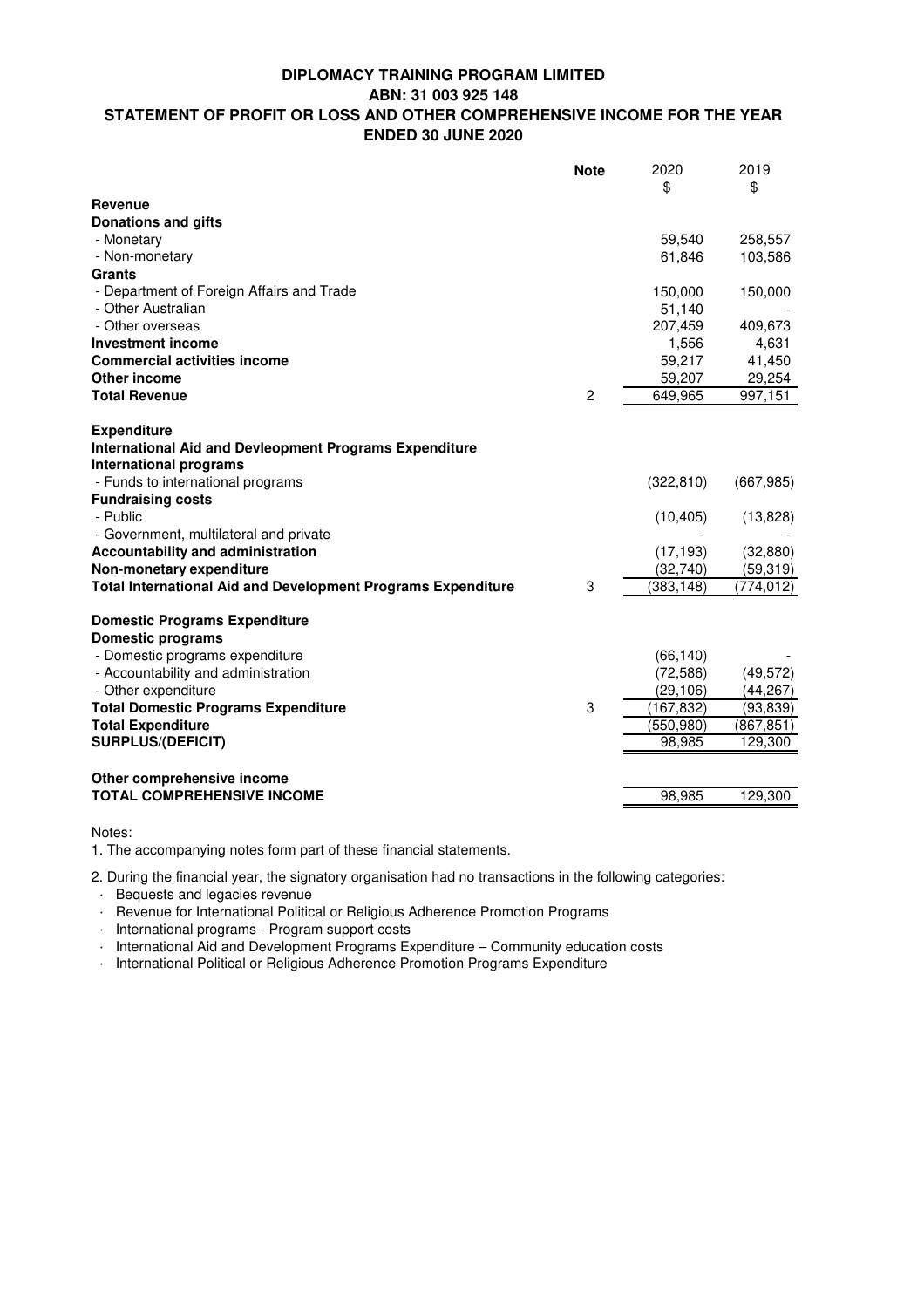# **DIPLOMACY TRAINING PROGRAM LIMITED ABN: 31 003 925 148 STATEMENT OF FINANCIAL POSITION AS AT 30 JUNE 2020**

|                                                  | <b>Note</b> | 2020<br>\$ | 2019<br>\$ |
|--------------------------------------------------|-------------|------------|------------|
| <b>ASSETS</b><br><b>CURRENT ASSETS</b>           |             |            |            |
| Cash and cash equivalents                        | 4           | 537,924    | 309,618    |
| Trade and other receivables                      | 5           | 14,265     | 171,427    |
| <b>TOTAL CURRENT ASSETS</b>                      |             | 552,189    | 481,045    |
| <b>NON-CURRENT ASSETS</b>                        |             |            |            |
| Property, plant and equipment                    | 6           |            | 1,856      |
| <b>TOTAL NON-CURRENT ASSETS</b>                  |             |            | 1,856      |
| <b>TOTAL ASSETS</b>                              |             | 552,189    | 482,901    |
| <b>LIABILITIES</b><br><b>CURRENT LIABILITIES</b> |             |            |            |
| Trade and other payables                         | 7           | 66,577     | 99,804     |
| Employee provisions                              | 8           | 86,356     | 82,826     |
| <b>TOTAL CURRENT LIABILITIES</b>                 |             | 152,933    | 182,630    |
| <b>TOTAL LIABILITIES</b>                         |             | 152,933    | 182,630    |
| <b>NET ASSETS</b>                                |             | 399,256    | 300,271    |
|                                                  |             |            |            |
| <b>EQUITY</b>                                    |             |            |            |
| Retained earnings                                |             | 328,710    | 229,725    |
| Reserves                                         |             | 70,546     | 70,546     |
| <b>TOTAL EQUITY</b>                              | 13          | 399,256    | 300,271    |

The accompanying notes form part of these financial statements.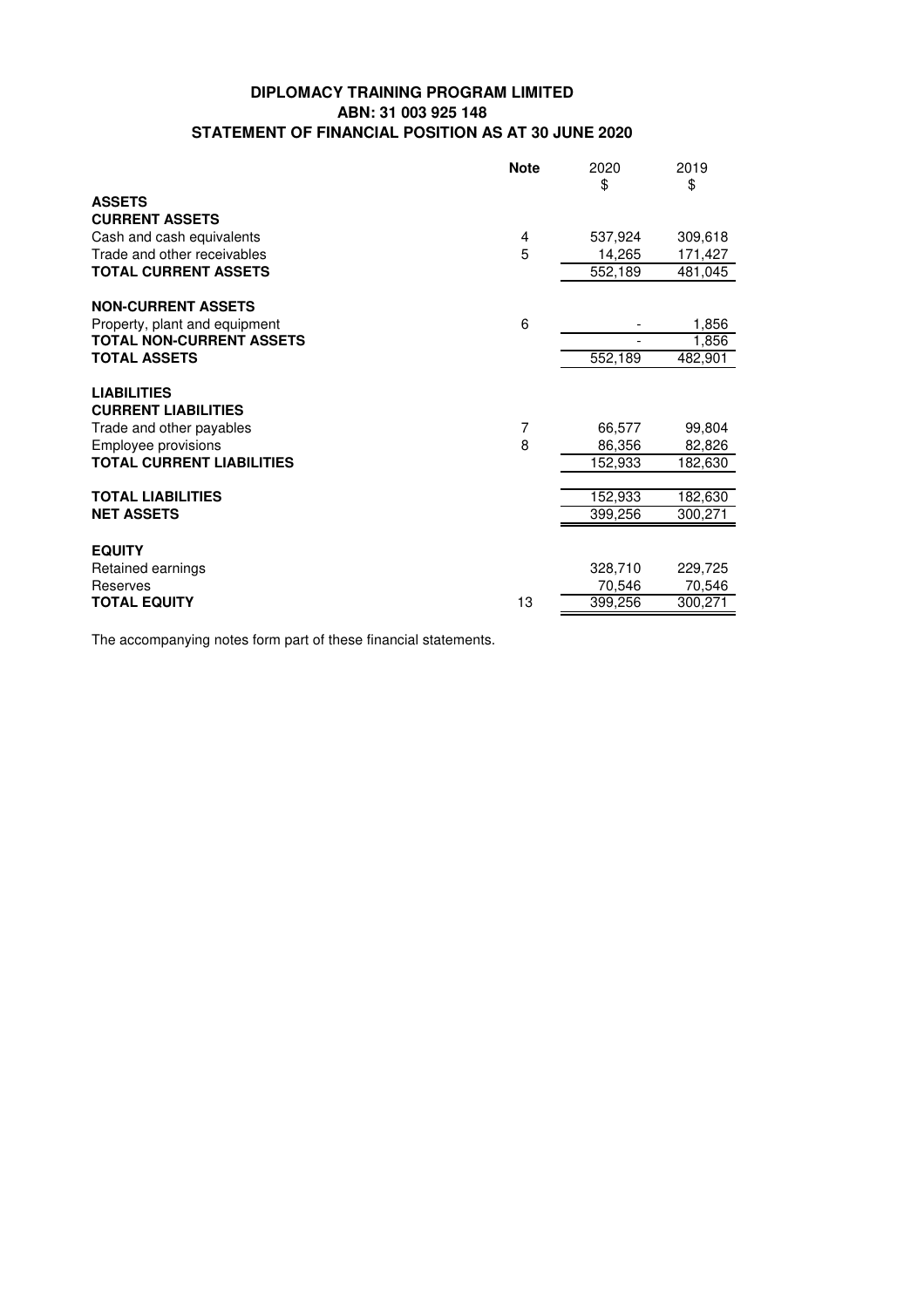# **DIPLOMACY TRAINING PROGRAM LIMITED ABN: 31 003 925 148 STATEMENT OF CHANGES IN EQUITY FOR THE YEAR ENDED 30 JUNE 2020**

|                                             |             | Retained earnings  |                      |         |
|---------------------------------------------|-------------|--------------------|----------------------|---------|
|                                             | <b>Note</b> | Unrestricted funds | Gift fund<br>reserve | Total   |
|                                             |             | \$                 | \$                   | \$      |
| Balance at 1 July 2018                      |             | 100.425            | 70.546               | 170,971 |
| <b>Comprehensive Income</b>                 |             |                    |                      |         |
| Excess/(Shortfall) of revenue over expenses |             | 129.300            |                      | 129,300 |
| Balance at 30 June 2019                     |             | 229,725            | 70.546               | 300,271 |
| <b>Comprehensive Income</b>                 |             |                    |                      |         |
| Excess/(Shortfall) of revenue over expenses |             | 98.985             |                      | 98,985  |
| Balance at 30 June 2020                     |             | 328.710            | 70.546               | 399.256 |

The accompanying notes form part of these financial statements.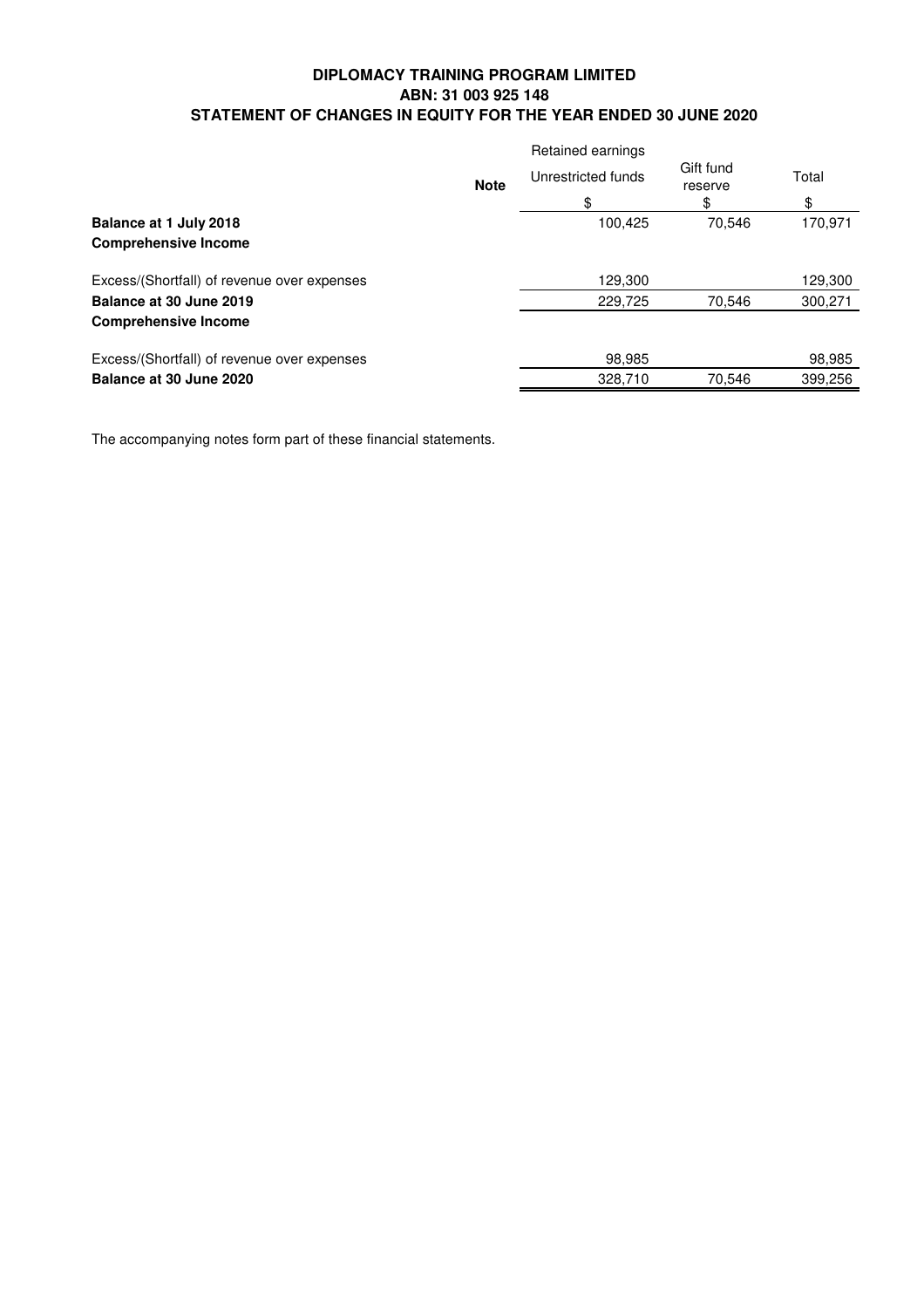# **DIPLOMACY TRAINING PROGRAM LIMITED ABN: 31 003 925 148 STATEMENT OF CASH FLOWS FOR THE YEAR ENDED 30 JUNE 2020**

|                                                 | <b>Note</b> | 2020       | 2019      |
|-------------------------------------------------|-------------|------------|-----------|
|                                                 |             | \$         | \$        |
| <b>CASH FLOWS FROM OPERATING ACTIVITIES</b>     |             |            |           |
| Receipts from donations, bequests and raffles   |             | 386,266    | 209,637   |
| Interest received                               |             | 1,556      | 4,631     |
| Receipt of government grants                    |             | 150,000    | 150,000   |
| Receipt of international grants                 |             | 207,459    | 519,185   |
| Payment of program and operating expenditures   |             | (516, 975) | (926,406) |
| Payment of employees                            |             |            |           |
| Net cash generated from operating activities    | 11          | 228,306    | (42, 953) |
| <b>CASH FLOWS FROM INVESTING ACTIVITIES</b>     |             |            |           |
| Payment for property, plant and equipment       |             |            | (1,856)   |
| Net cash used in investing activities           |             |            | (1,856)   |
| <b>CASH FLOWS FROM FINANCING ACTIVITIES</b>     |             |            |           |
| Net cash used in financing activities           |             |            |           |
| Net increase in cash held                       |             | 228,306    | (44,809)  |
| Cash on hand at beginning of the financial year |             | 309,618    | 354,427   |
| Cash on hand at end of the financial year       | 4           | 537,924    | 309,618   |

The accompanying notes form part of these financial statements.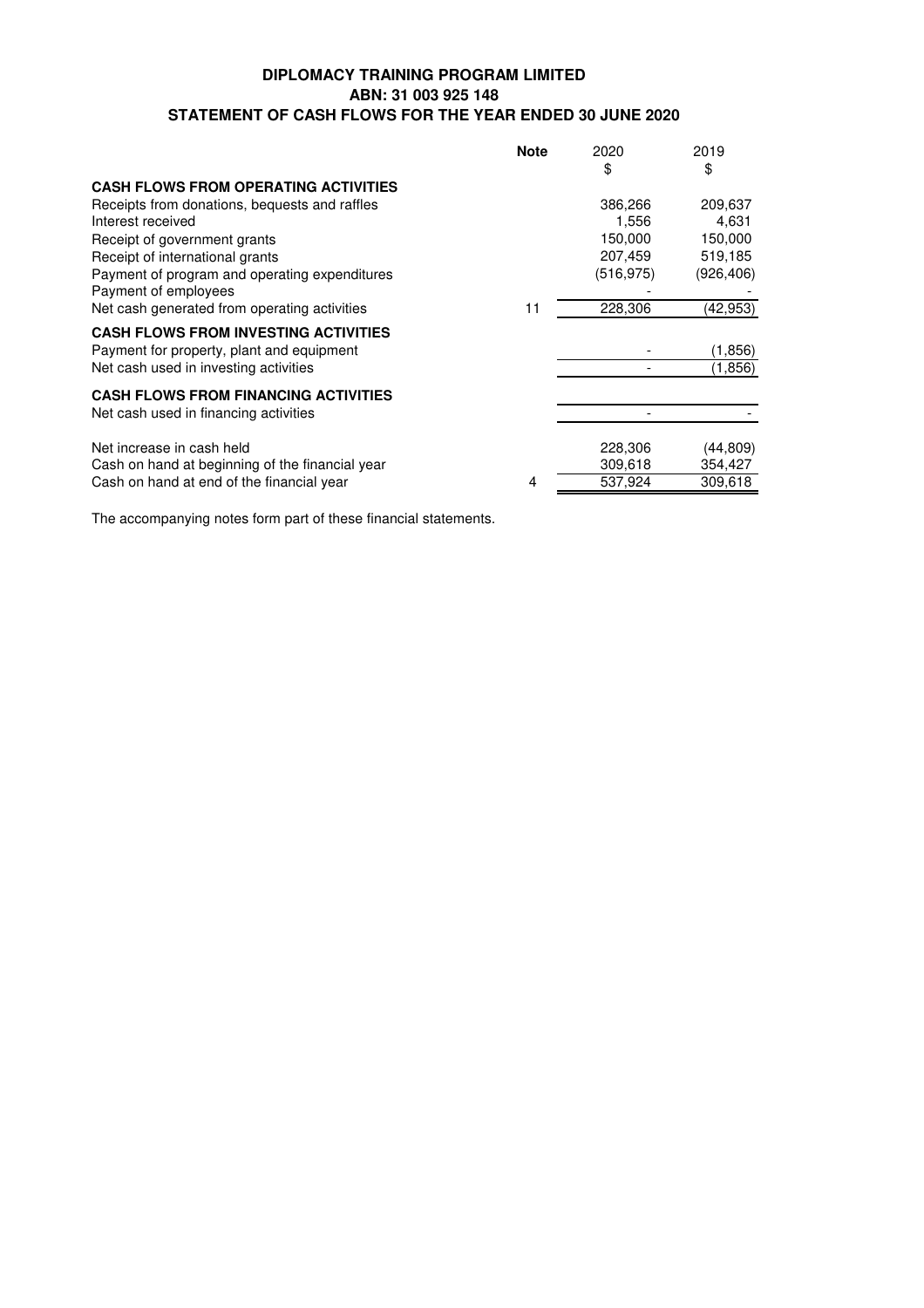The financial statements cover Diplomacy Training Program Limited as an individual entity, incorporated and domiciled in Australia. Diplomacy Training Program Limited is a company limited by guarantee.

## **Note 1 Summary of Significant Accounting Policies**

#### **Accounting Policies**

#### **(a) Revenue**

Non-reciprocal grant revenue is recognised in profit or loss when the entity obtains control of the grant and it is probable that the economic benefits gained from the grant will flow to the entity and the amount of the grant can be measured reliably.

If conditions are attached to the grant which must be satisfied before the entity is eligible to receive the contribution, the recognition of the grant as revenue will be deferred until those conditions are satisfied.

When grant revenue is received whereby the entity incurs an obligation to deliver economic value directly back to the contributor, this is considered a reciprocal transaction and the grant revenue is recognised in the statement of financial position as a liability until the service has been delivered to the contributor, otherwise the grant is recognised as income on receipt.

Diplomacy Training Program Limited receives non-reciprocal contributions of assets from the government and other parties for no or nominal value. These assets are recognised at fair value on the date of acquisition in the statement of financial position, with a corresponding amount of income recognised in the statement of profit or loss and other comprehensive income.

Donations and bequests are recognised as revenue when received.

Interest revenue is recognised using the effective interest rate method, which for floating rate financial assets is the rate inherent in the instrument. Dividend revenue is recognised when the right to receive a dividend has been established.

Revenue from the rendering of a service is recognised upon the delivery of the service to the customer.

All revenue is stated net of the amount of goods and services tax.

#### **(b) Fair Value of Assets and Liabilities**

The entity measures some of its assets and liabilities at fair value on either a recurring or non-recurring basis, depending on the requirements of the applicable Accounting Standard.

Fair value is the price the company would receive to sell an asset or would have to pay to transfer a liability in an orderly (i.e. unforced) transaction between independent, knowledgeable and willing market participants at the measurement date.

As fair value is a market-based measure, the closest equivalent observable market pricing information is used to determine fair value. Adjustments to market values may be made having regard to the characteristics of the specific asset or liability. The fair values of assets and liabilities that are not traded in an active market are determined using one or more valuation techniques. These valuation techniques maximise, to the extent possible, the use of observable market data.

To the extent possible, market information is extracted from either the principal market for the asset or liability (i.e. the market with the greatest volume and level of activity for the asset or liability) or, in the absence of such a market, the most advantageous market available to the entity at the end of the reporting period (i.e. the market that maximises the receipts from the sale of the asset or minimises the payments made to transfer the liability, after taking into account transaction costs and transport costs).

For non-financial assets, the fair value measurement also takes into account a market participant's ability to use the asset in its highest and best use or to sell it to another market participant that would use the asset in its highest and best use.

The fair value of liabilities and the entity's own equity instruments (excluding those related to share-based payment arrangements) may be valued, where there is no observable market price in relation to the transfer of such financial instrument, by reference to observable market information where such instruments are held as assets. Where this information is not available, other valuation techniques are adopted and, where significant, are detailed in the respective note to the financial statements.

#### **(c) Property, Plant and Equipment**

Each class of property, plant and equipment is carried at cost or fair value as indicated, less, where applicable, accumulated depreciation and impairment losses.

## **Plant and Equipment**

Plant and equipment are measured on the cost basis and are therefore carried at cost less accumulated depreciation and any accumulated impairment losses. In the event the carrying amount of plant and equipment is greater than its estimated recoverable amount, the carrying amount is written down immediately to its estimated recoverable amount and impairment losses are recognised either in profit or loss or as a revaluation decrease if the impairment losses relate to a revalued asset. A formal assessment of recoverable amount is made when impairment indicators are present (refer to Note 1(g) for details of impairment).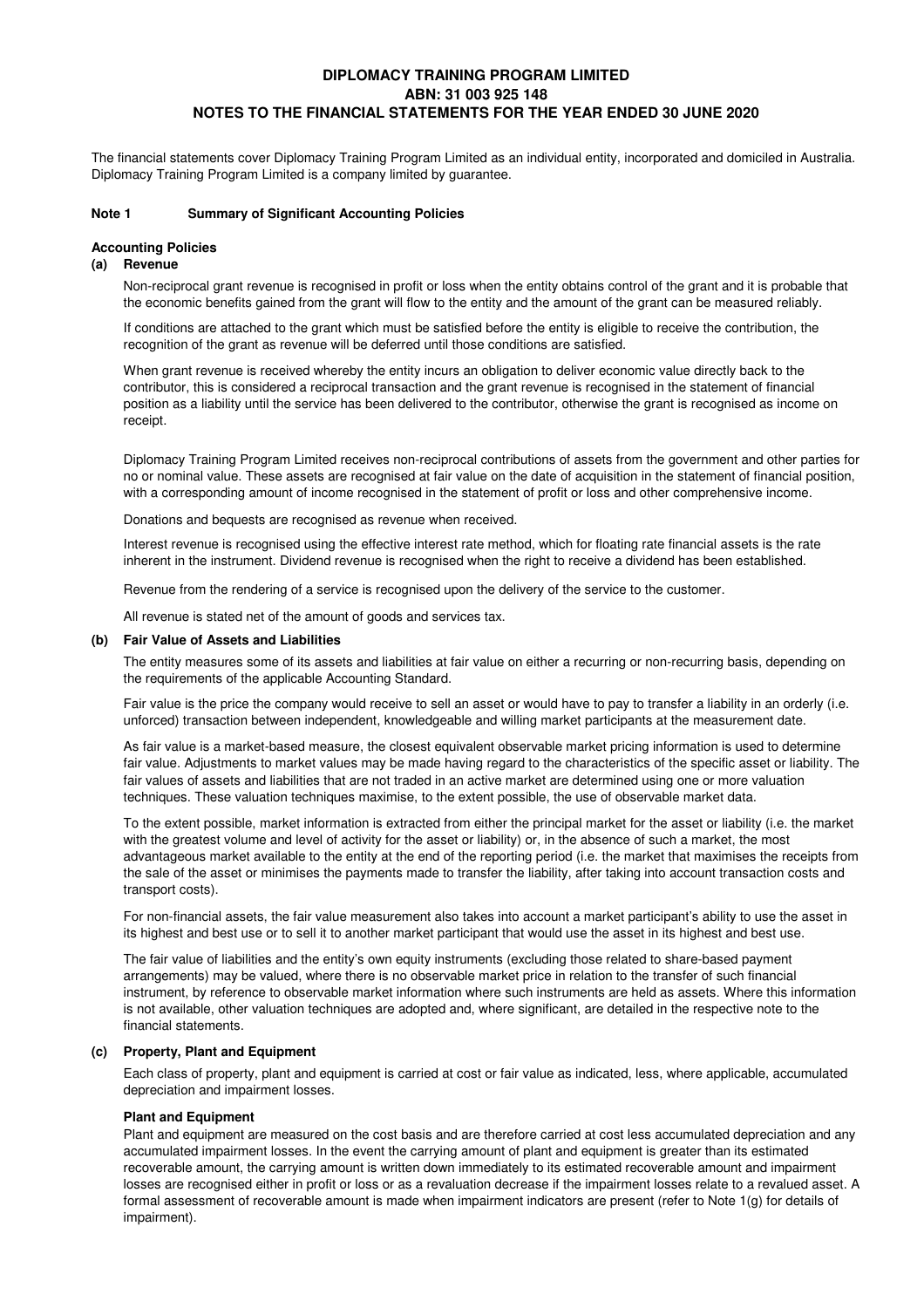Subsequent costs are included in the asset's carrying amount or recognised as a separate asset, as appropriate, only when it is probable that future economic benefits associated with the item will flow to the company and the cost of the item can be measured reliably. All other repairs and maintenance are recognised as expenses in profit or loss in the financial period in which they are incurred.

Plant and equipment that have been contributed at no cost or for nominal cost are recognised at the fair value of the asset at the date it is acquired.

#### **Depreciation**

The depreciable amount of all fixed assets, including buildings and capitalised lease assets, but excluding freehold land, is depreciated on a straight-line basis over the asset's useful life to the entity commencing from the time the asset is available for use. Leasehold improvements are depreciated over the shorter of either the unexpired period of the lease or the estimated useful lives of the improvements.

The depreciation rates used for each class of depreciable assets are:

| <b>Class of Fixed Asset</b> | <b>Depreciation Rate</b> |
|-----------------------------|--------------------------|
| Plant and equipment         | $100\%$                  |

The assets' residual values and useful lives are reviewed and adjusted, if appropriate, at the end of each reporting period.

Gains and losses on disposals are determined by comparing proceeds with the carrying amount. These gains or losses are recognised as income in profit or loss in the period in which they arise. When revalued assets are sold, amounts included in the revaluation surplus relating to that asset are transferred to retained surplus.

#### **(d) Employee Provisions**

#### **Short-term employee provisions**

Provision is made for the entity's obligation for short-term employee benefits. Short-term employee benefits are benefits (other than termination benefits) that are expected to be settled wholly before 12 months after the end of the annual reporting period in which the employees render the related service, including wages, salaries, sick leave and annual leave. Short-term employee benefits are measured at the (undiscounted) amounts expected to be paid when the obligation is settled.

#### **Other long-term employee provisions**

Provision is made for employees' long service leave and annual leave entitlements not expected to be settled wholly within 12 months after the end of the annual reporting period in which the employees render the related service. Other long-term employee benefits are measured at the present value of the expected future payments to be made to employees. Expected future payments incorporate anticipated future wage and salary levels, durations of service and employee departures, and are discounted at rates determined by reference to market yields at the end of the reporting period on high quality corporate bonds that have maturity dates that approximate the terms of the obligations. Upon the remeasurement of obligations for other longterm employee benefits, the net change in the obligation is recognised in profit or loss as part of employee provisions expense.

The entity's obligations for long-term employee benefits are presented as non-current employee provisions in its statement of financial position, except where the entity does not have an unconditional right to defer settlement for at least 12 months after the end of the reporting period, in which case the obligations are presented as current employee provisions.

#### **(e) Cash and cash equivalents**

Cash and cash equivalents includes cash on hand, deposits held at-call with banks, other short-term highly liquid investments with original maturities of three months or less, and bank overdrafts.

#### **(f) Accounts receivable and other debtors**

Accounts receivable and other debtors include amounts due from members as well as amounts receivable from customers for goods sold in the ordinary course of business. Receivables expected to be collected within 12 months of the end of the reporting period are classified as current assets. All other receivables are classified as non-current assets.

Accounts receivable are initially recognised at fair value and subsequently measured at amortised cost using the effective interest method, less any provision for impairment. Refer to Note 1(f) for further discussion on the determination of impairment losses.

## **(g) Goods and Services Tax (GST)**

Revenues, expenses and assets are recognised net of the amount of GST, except where the amount of GST incurred is not recoverable from the Australian Taxation Office (ATO).

Receivables and payables are stated inclusive of the amount of GST receivable or payable. The net amount of GST recoverable from, or payable to, the ATO is included with other receivables or payables in the statement of financial position.

Cash flows are presented on a gross basis. The GST components of cash flows arising from investing or financing activities, which are recoverable from or payable to the ATO, are presented as operating cash flows included in receipts from customers or payments to suppliers.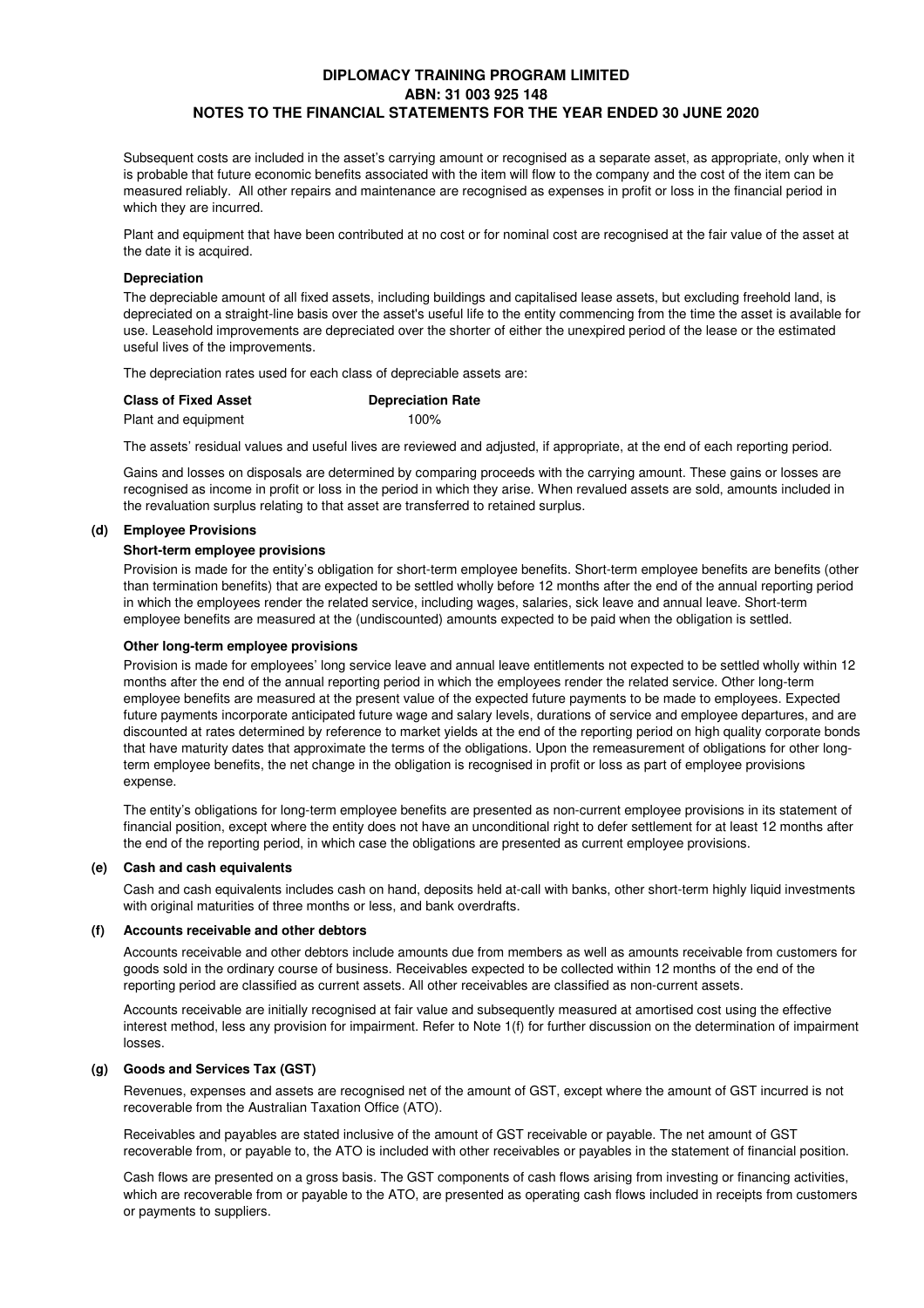#### **(h) Income Tax**

No provision for income tax has been raised as the entity is exempt from income tax under Div 50 of the Income Tax Assessment Act 1997 .

#### **(i) Provisions**

Provisions are recognised when the entity has a legal or constructive obligation, as a result of past events, for which it is probable that an outflow of economic benefits will result and that outflow can be reliably measured. Provisions recognised represent the best estimate of the amounts required to settle the obligation at the end of the reporting period.

#### **(j) Comparative Figures**

Where required by Accounting Standards, comparative figures have been adjusted to conform with changes in presentation for the current financial year.

When the entity retrospectively applies an accounting policy, makes a retrospective restatement or reclassifies items in its financial statements, a third statement of financial position as at the beginning of the preceding period, in addition to the minimum comparative financial statements, must be disclosed.

#### **(k) Accounts Payable and Other Payables**

Accounts payable and other payables represent the liability outstanding at the end of the reporting period for goods and services received by the entity during the reporting period which remain unpaid. The balance is recognised as a current liability with the amounts normally paid within 30 days of recognition of the liability.

#### **(l) Critical Accounting Estimates and Judgements**

The directors evaluate estimates and judgements incorporated into the financial statements based on historical knowledge and best available current information. Estimates assume a reasonable expectation of future events and are based on current trends and economic data, obtained both externally and within the entity.

#### **Key Estimates**

#### (i) Employee benefits

For the purpose of measurement, AASB 119: *Employee Benefits* defines obligations for short-term employee benefits as obligations expected to be settled wholly before 12 months after the end of the annual reporting period in which the employees render the related service. The company expects most employees will take their annual leave entitlements within 24 months of the reporting period in which they were earned, but this will not have a material impact on the amounts recognised in respect of obligations for employees' leave entitlements.

#### **(m) Economic Dependence**

Diplomacy Training Program Limited is dependent on Federal and State government departments for the majority of its revenue used to operate the business. At the date of this report the Board of Directors has no reason to believe the departments will not continue to support Diplomacy Training Program Limited.

#### **(n) New and Amended Accounting Policies Adopted by the Entity**

#### **Initial application of AASB 16: Leases**

- AASB 16 introduced a new definition for leases and a single on-balance sheet accounting model for lessees. As a result, the entity has recognised a right-of-use asset, representing its rights to use the underlying asset and a lease liability representing its obligation to make lease payments for certain assets for which we are a lessee.
- A core change resulting from applying AASB 16 is that most leases will be recognised on the balance sheet by lessees as the standard no longer differentiates between operating and finance leases. An asset and a financial liability are recognised in accordance to this new standard. There are however two exceptions allowed being short-term and lowvalue leases.

#### **Basis of preparation**

AASB 16 was applied by the entity from its mandatory adoption date of 1 July 2019.

As at 1 July 2019, there were no leases identified and thus no impact on the financial accounts.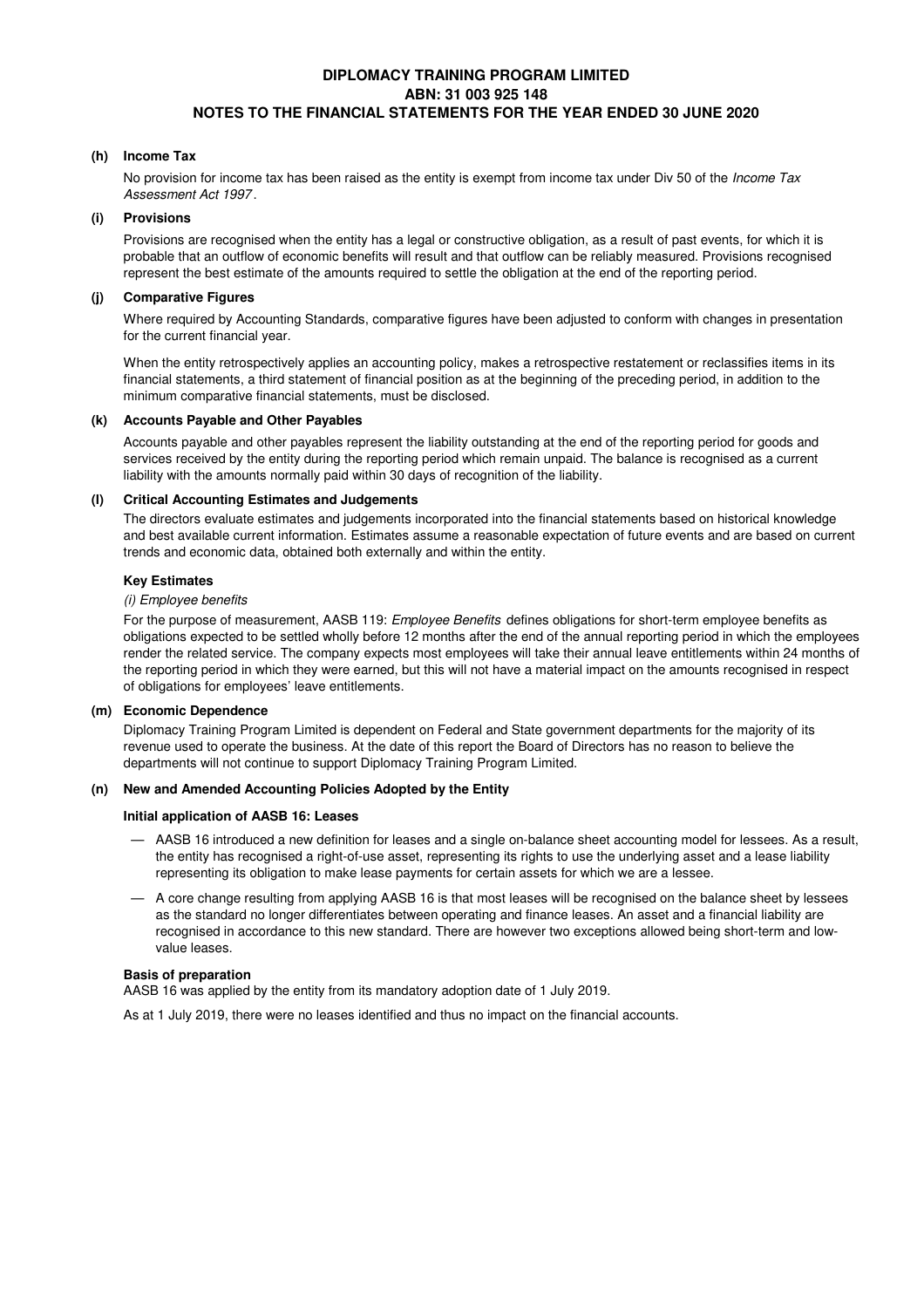#### **Revenue and Other Income Note 2**

|                            |                                                                                  | 2020              | 2019              |
|----------------------------|----------------------------------------------------------------------------------|-------------------|-------------------|
| Revenue                    |                                                                                  | \$                | \$                |
|                            | Revenue from (non-reciprocal) government grants and other grants                 |                   |                   |
|                            | <b>Donations and gifts</b>                                                       |                   |                   |
|                            | Monetary                                                                         | 59,540            | 258,557           |
|                            | Non-monetary                                                                     | 61,846            | 103,586           |
|                            | Department of Foreign Affairs and Trade                                          | 150,000           | 150,000           |
|                            | Other Australian                                                                 | 51,140            |                   |
|                            | Other overseas<br>Commercial activities income                                   | 207,459<br>59,217 | 409,673           |
|                            |                                                                                  | 589,202           | 41,450<br>963,266 |
|                            | Other revenue                                                                    |                   |                   |
|                            | Interest received                                                                | 1,556             | 4,631             |
|                            |                                                                                  | 1,556             | 4,631             |
|                            | <b>Total revenue</b>                                                             | 590,758           | 967,897           |
|                            | Other income                                                                     |                   |                   |
| $-$ Other                  |                                                                                  | 59,207            | 29,254            |
|                            | <b>Total other income</b>                                                        | 59,207            | 29,254            |
|                            |                                                                                  |                   |                   |
|                            | Total revenue and other income                                                   | 649,965           | 997,151           |
| Note 3                     | Surplus for the year                                                             |                   |                   |
|                            |                                                                                  | 2020              | 2019              |
|                            |                                                                                  | \$                | \$                |
| <b>Expenditure</b><br>а.   |                                                                                  |                   |                   |
|                            | International Aid and Development Programs Expenditure                           |                   |                   |
|                            | - Funds to international programs                                                | 322,810           | 667,985           |
|                            | Fundraising costs - Public                                                       | 10,405            | 13,828            |
|                            | Accountability and administration (overseas)                                     | 17,193            | 32,880            |
|                            | Non-monetary expenditure                                                         | 32,740            | 59,319            |
|                            | Total International Aid and Development Programs Expenditure                     | 383,148           | 774,012           |
|                            | Domestic Programs Expenditure                                                    |                   |                   |
|                            | Funds to domestic programs                                                       | 66,140            |                   |
|                            | - Accountability and administration                                              | 72,586            | 49,572            |
|                            | Non-monetary expenditure                                                         | 29,106            | 44,267            |
|                            | Total employee benefits expense                                                  | 167,832           | 93,839            |
|                            | Depreciation and amortisation:                                                   |                   |                   |
|                            | - Furniture and equipment                                                        | 1,856             | 769               |
|                            | Total depreciation and amortisation                                              | 1,856             | 769               |
|                            | Audit services                                                                   | 5,100             | 5,100             |
|                            | Total audit remuneration                                                         | 5,100             | 5,100             |
| Note 4                     | <b>Cash and Cash Equivalents</b>                                                 |                   |                   |
|                            |                                                                                  | 2020              | 2019              |
|                            |                                                                                  | \$                | \$                |
| <b>CURRENT</b>             |                                                                                  |                   |                   |
| Cash at bank<br>Cash float |                                                                                  | 536,554<br>1,370  | 307,417<br>2,201  |
|                            | Total cash and cash equivalents as stated in the statement of financial position | 537,924           | 309,618           |
|                            | Total cash and cash equivalents as stated in the cash flow statement             | 537,924           | 309,618           |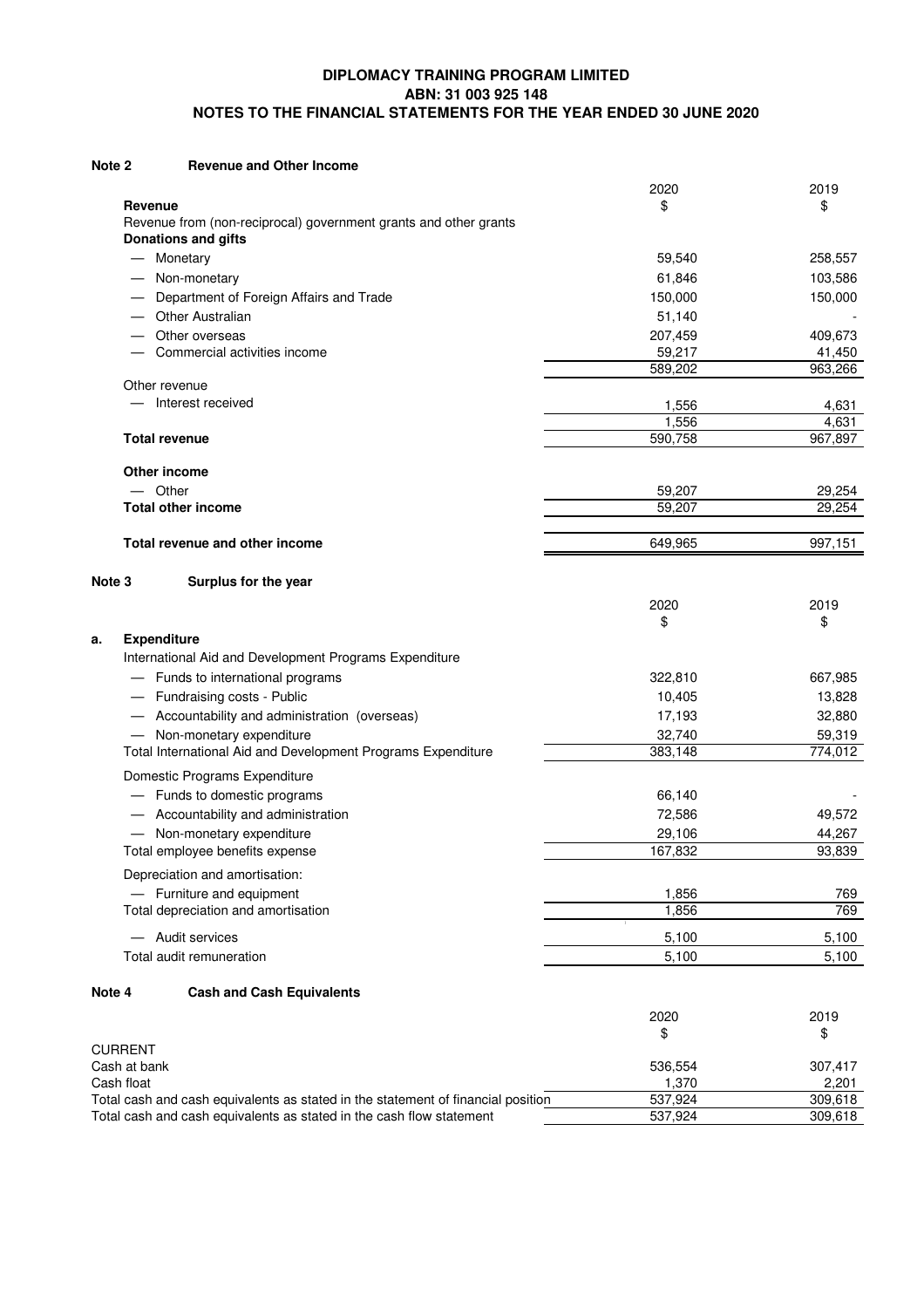#### **Note 5 Accounts Receivable and Other Debtors**

|                                                     | <b>Note</b> | 2020<br>\$ | 2019<br>\$ |
|-----------------------------------------------------|-------------|------------|------------|
| <b>CURRENT</b>                                      |             |            |            |
| Accounts receivable                                 |             |            | 171,427    |
| Other receivables                                   |             | 14,265     |            |
| Total current accounts receivable and other debtors |             | 14,265     | 171,427    |
| <b>Property, Plant and Equipment</b><br>Note 6      |             |            |            |
|                                                     |             | 2020       | 2019       |
|                                                     |             | \$         | \$         |
| <b>PLANT AND EQUIPMENT</b>                          |             |            |            |
| Plant and equipment:                                |             |            |            |
| At cost                                             |             | 22,556     | 22,556     |
| Less accumulated depreciation                       |             | (22, 556)  | (20,700)   |
| Total property, plant and equipment                 |             |            | .856       |

## **Movements in Carrying Amounts**

Movement in the carrying amounts for each class of property, plant and equipment between the beginning and the end of the current financial year:

|                                                     |                                               |             |                          | Furniture<br>and<br>Equipment<br>\$ | Total<br>\$    |
|-----------------------------------------------------|-----------------------------------------------|-------------|--------------------------|-------------------------------------|----------------|
| 2019                                                |                                               |             |                          |                                     |                |
|                                                     | Balance at the beginning of the year          |             |                          | 769                                 | 769            |
| Additions at cost<br>Depreciation expense           |                                               |             |                          | 1,856<br>(769)                      | 1,856<br>(769) |
|                                                     | Carrying amount at the end of the year        |             |                          | 1,856                               | 1,856          |
| 2020                                                |                                               |             |                          |                                     |                |
| Additions at cost                                   | Balance at the beginning of the year          |             |                          | 1,856                               | 1,856          |
| Depreciation expense                                |                                               |             |                          | (1, 856)                            | (1,856)        |
|                                                     | Carrying amount at the end of the year        |             |                          |                                     |                |
| Note 7                                              |                                               |             |                          |                                     |                |
|                                                     | <b>Accounts Payable and Other Payables</b>    |             |                          |                                     |                |
|                                                     |                                               | <b>Note</b> | 2020<br>\$               |                                     | 2019<br>\$     |
| <b>CURRENT</b>                                      |                                               |             |                          |                                     |                |
| Accounts payable                                    |                                               |             |                          |                                     | 31,036         |
| Other current payables                              |                                               |             | 13,965                   |                                     | 68,768         |
| Unspent project funds                               |                                               |             | 52,612                   |                                     |                |
|                                                     |                                               |             | 66,577                   |                                     | 99,804         |
| Note 8                                              | <b>Employee Provisions</b>                    |             |                          |                                     |                |
|                                                     |                                               |             | 2020                     |                                     | 2019           |
| <b>CURRENT</b>                                      |                                               |             | \$                       |                                     | \$             |
|                                                     | Provision for employee benefits: annual leave |             | 43,520                   |                                     | 46,176         |
| Provision for employee benefits: long service leave |                                               |             | 42,836                   |                                     | 36,650         |
|                                                     |                                               |             | 86,356                   |                                     | 82,826         |
|                                                     | Analysis of total provisions:                 |             | <b>Employee Benefits</b> |                                     | Total          |
| Opening balance at 1 July 2019                      |                                               | 82,826      |                          | 82,826                              |                |
| Additional provisions raised during the year        |                                               | 17,899      |                          | 17,899                              |                |
| Amounts used                                        |                                               |             | (14, 369)                |                                     | (14, 369)      |
| Balance at 30 June 2020                             |                                               |             | 86,356                   |                                     | 86,356         |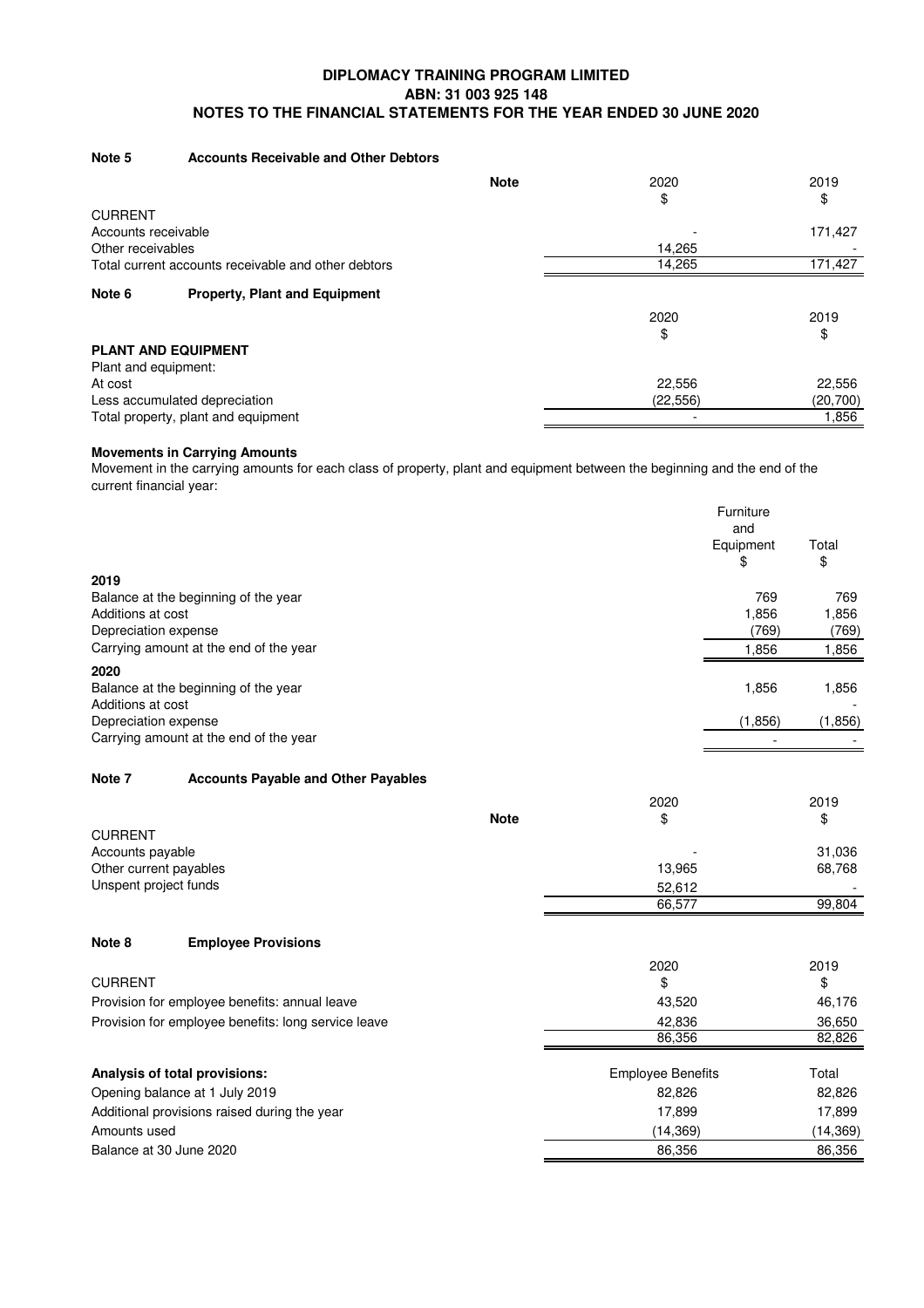#### **Provision for employee benefits**

Provision for employee benefits represents amounts accrued for annual leave and long service leave.

The current portion for this provision includes the total amount accrued for annual leave entitlements and the amounts accrued for long service leave entitlements that have vested due to employees having completed the required period of service. Based on past experience, the entity does not expect the full amount of annual leave or long service leave balances classified as current liabilities to be settled within the next 12 months. However, these amounts must be classified as current liabilities since the entity does not have an unconditional right to defer the settlement of these amounts in the event employees wish to use their leave entitlement.

The non-current portion for this provision includes amounts accrued for long service leave entitlements that have not yet vested in relation to those employees who have not yet completed the required period of service.

In calculating the present value of future cash flows in respect of long service leave, the probability of long service leave being taken is based upon historical data. The measurement and recognition criteria for employee benefits have been discussed in Note 1(i).

#### **Events After the Reporting Period Note 9**

The directors are not aware of any significant events since the end of the reporting period.

#### **Note 10 Related Party Transactions**

#### **a. Key Management Personnel**

The totals of remuneration paid to KMP of the entity during the year are as follows:

|         |                                                              | 2020      | 2019      |
|---------|--------------------------------------------------------------|-----------|-----------|
|         |                                                              | \$        | \$        |
|         | KMP compensation:                                            |           |           |
|         | Short-term benefits                                          | 158,739   | 160,337   |
|         |                                                              | 158,739   | 160,337   |
| Note 11 | <b>Cash Flow Information</b>                                 |           |           |
|         |                                                              | 2020      | 2019      |
|         |                                                              | \$        | \$        |
| a.      | <b>Reconciliation of Cash Flows from Operating</b>           |           |           |
|         | <b>Activities with Current Year Surplus</b>                  |           |           |
|         | Surplus/Deficit                                              | 98,985    | 129,300   |
|         | Non cash flows                                               |           |           |
|         | Depreciation and amortisation expense                        | 1,856     | 769       |
|         | Changes in assets and liabilities                            |           |           |
|         | (Increase)/decrease in accounts receivable and other debtors | 157,162   | 83,333    |
|         | Increase/(decrease) in accounts payable and other payables   | (33, 227) | (95, 383) |
|         | Increase/(decrease) in employee benefits                     | 3,530     | 59        |
|         | (Increase)/decrease in prepayments                           |           | 2,881     |
|         | Adjustment upon adoption of accounting standard AASB15       |           | (163,912) |
|         |                                                              | 228,306   | (42,953)  |

#### **Note 12 Financial Risk Management**

The entity's financial instruments consist mainly of deposits with banks, local money market instruments, short-term and long-term investments, accounts receivable and payable, and lease liabilities.

The totals for each category of financial instruments, measured in accordance with AASB 9: Financial Instruments as detailed in the accounting policies to these financial statements, are as follows:

| <b>Note</b><br>\$<br>\$<br><b>Financial assets</b><br>Financial assets at fair value through profit or loss:<br>Financial assets designated as at fair value through profit or loss |         |
|-------------------------------------------------------------------------------------------------------------------------------------------------------------------------------------|---------|
|                                                                                                                                                                                     |         |
|                                                                                                                                                                                     |         |
|                                                                                                                                                                                     |         |
| - held for trading Australian listed shares                                                                                                                                         |         |
| Financial assets at amortised cost:                                                                                                                                                 |         |
| - cash and cash equivalents<br>537.924<br>4                                                                                                                                         | 309,618 |
| 5<br>- accounts receivable and other debtors<br>14.265                                                                                                                              | 171,427 |
| 552.189<br><b>Total financial assets</b>                                                                                                                                            | 481,045 |
| <b>Financial liabilities</b>                                                                                                                                                        |         |
| Financial liabilities at amortised cost:                                                                                                                                            |         |
| 8<br>- accounts payable and other payables<br>66,577                                                                                                                                | 99,804  |
| <b>Total financial liabilities</b><br>66,577                                                                                                                                        | 99,804  |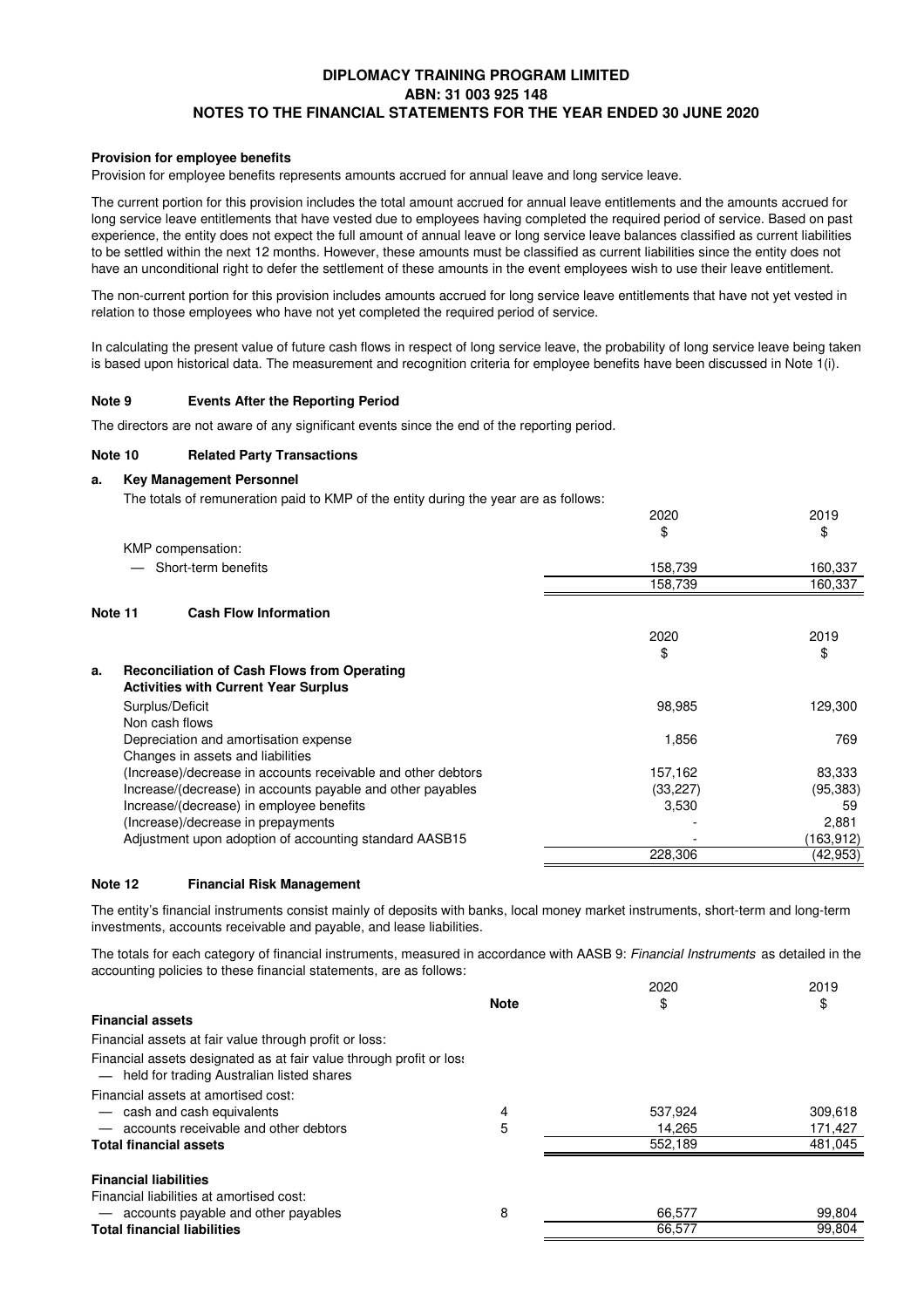#### **Financial Risk Management Policies**

The finance committee is responsible for monitoring and managing the entity's compliance with its risk management strategy and consists of senior board members. The finance committee's overall risk management strategy is to assist the entity in meeting its financial targets while minimising potential adverse effects on financial performance. Risk management policies are approved and reviewed by the finance committee on a regular basis. These include credit risk policies and future cash flow requirements.

## **Specific Financial Risk Exposures and Management**

The main risks the entity is exposed to through its financial instruments are credit risk, liquidity risk and market risk relating to interest rate risk and other price risk.

There have been no substantive changes in the types of risks the entity is exposed to, how these risks arise, or the Board's objectives, policies and processes for managing or measuring the risks from the previous period.

#### **(a) Credit risk**

Exposure to credit risk relating to financial assets arises from the potential non-performance by counterparties of contract obligations that could lead to a financial loss to the company.

The company does not have any material credit risk exposures as its major source of revenue is the receipt of grants.

#### Credit risk exposures

The maximum exposure to credit risk by class of recognised financial assets at the end of the reporting period is equivalent to the carrying value and classification of those financial assets (net of any provisions) as presented in the statement of financial position.

Accounts receivable and other debtors that are neither past due nor impaired are considered to be of high credit quality. Aggregates of such amounts are detailed at Note 5.

The entity has no significant concentrations of credit risk exposure to any single counterparty or group of counterparties. Details with respect to credit risk of accounts receivable and other debtors are provided in Note 5.

#### **Note 13 Equity**

|     |                                                                                                                                                                                                                               | 2020<br>\$ | 2019<br>\$ |
|-----|-------------------------------------------------------------------------------------------------------------------------------------------------------------------------------------------------------------------------------|------------|------------|
| (a) | Unrestricted funds                                                                                                                                                                                                            |            |            |
|     | Unrestricted funds are not restricted or designated for use in particular programs or<br>some other defined or designated purpose. These funds are available to be allocated<br>according to the discretion of the directors. | 328,710    | 229.725    |
| (b) | <b>Gift fund reserve</b>                                                                                                                                                                                                      |            |            |
|     | The gift fund reserve records funds set aside for the contingency in case of late<br>payment of grants or serious income shortfalls.                                                                                          | 70.546     | 70,546     |
|     |                                                                                                                                                                                                                               | 399.256    | 300.271    |
|     |                                                                                                                                                                                                                               |            |            |

## **Note 14 Volunteer services and donations in-kind**

For the purpose of claiming Department of Foreign Affairs and Trade "DFAT" Recognised Development Expenditure "RDE" the following information has been prepared in accordance with rates approved by DFAT.

|                                                                      | 2020                     | 2019    |
|----------------------------------------------------------------------|--------------------------|---------|
|                                                                      | \$                       |         |
| Volunteer services related to RDE                                    | 25.846                   | 3,639   |
| Gifts in kind related to RDE                                         | $\overline{\phantom{0}}$ | 32.636  |
| Other in kind support not related to RDE                             | 36,000                   | 67,311  |
| Total non-monetary expenditure for international aid and development | 61.846                   | 103.586 |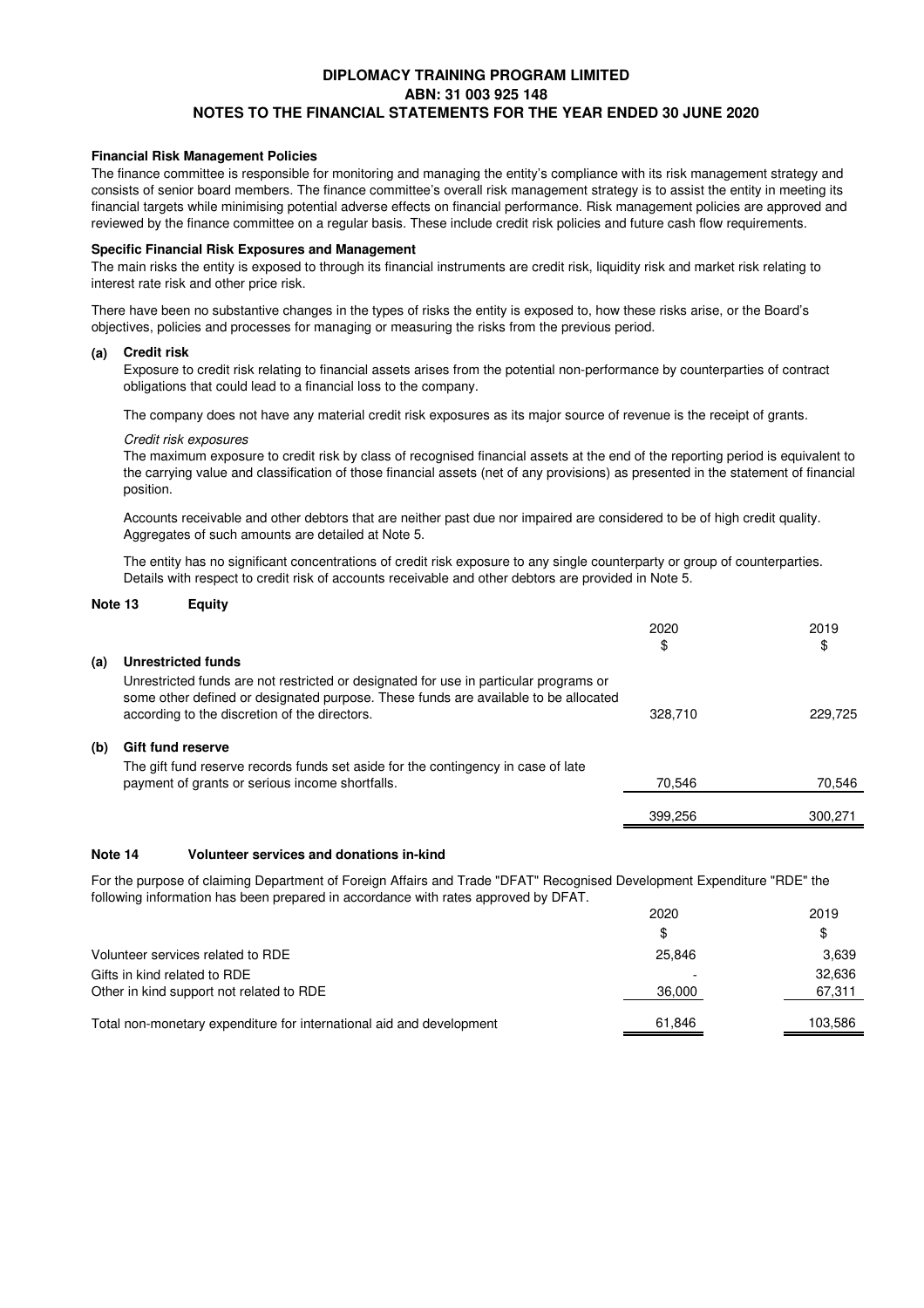| Note 15<br>Information required by the NSW Charitable Fundraising Act 1991                |            |           |
|-------------------------------------------------------------------------------------------|------------|-----------|
| a. Details of aggregate gross income and total expenditure of                             | 2020       | 2019      |
| fundraising appeals                                                                       | \$         | \$        |
| Donations                                                                                 | 59,540     | 258,557   |
| Gross Proceeds from Fundraising Appeals                                                   | 59,540     | 258,557   |
| <b>Functions &amp; Special Events</b>                                                     | 10,405     | 13,828    |
| Direct Costs of Fundraising Appeals                                                       | 10,405     | 13,828    |
| Net Surplus from Fund Raising Appeals                                                     | 49,135     | 244,729   |
| b. Statement showing how funds received are applied for Charitable                        |            |           |
| <b>Purposes</b><br>Net Surplus obtained from Fundraising Appeals                          | 49,135     | 244,729   |
|                                                                                           |            |           |
| Applied for Charitable Purposes as follows:                                               |            |           |
| Donated Funds to overseas projects<br>Donated Funds: Other Project Costs                  | 322,810    | 667,985   |
| Accountability and administration                                                         | 89,779     | 82,452    |
| <b>Total Expenditure</b>                                                                  | 412,589    | 750,437   |
|                                                                                           |            |           |
| Surplus/(Shortfall)                                                                       | (363, 454) | (505,708) |
| Shortfall was met by the following sources                                                |            |           |
| DFAT grants                                                                               | 150,000    | 150,000   |
| Other Australian grants                                                                   | 51,140     |           |
| Other overseas grants                                                                     | 207,459    | 409,673   |
| Other income                                                                              | 60,763     | 33,885    |
|                                                                                           | 469,362    | 593,558   |
| Net surplus transferred to accumulated funds                                              | 105,908    | 87,850    |
|                                                                                           |            |           |
| Comparison by Monetary Figures & Percentages                                              |            |           |
| Gross Income from fundraising appeals                                                     | 59,540     | 258,557   |
| Total direct cost of fundraising appeals                                                  | 10,405     | 13,828    |
| Total direct cost of fundraising as a percentage of gross income from fundraising appeals | 17.48%     | 5.35%     |
| Net surplus from fundraising appeals                                                      | 49,135     | 244,729   |
| Net surplus from fundraising as a percentage of gross income from fundraising appeals     | 82.52%     | 94.65%    |
| Total cost of direct services                                                             | 322,810    | 667,985   |
| Total expenditure (excluding direct cost of fundraising appeals)                          | 412,589    | 750,437   |
| Total cost of direct services as a percentage of total expenditure                        | 78.24%     | 89.01%    |
| Total Income received (including net profit from fundraising appeals)                     | 518,497    | 838,287   |
| Total cost of direct services as a percentage of total income received                    | 62.26%     | 79.68%    |

# **Note 16 Entity Details**

The registered office of the entity is:

Diplomacy Training Program Limited

Faculty of Law University of New South Wales NSW 2052

The principal place of business is:

Diplomacy Training Program Limited

Faculty of Law University of New South Wales NSW 2052

#### **Note 17 Members' Guarantee**

The entity is incorporated under the Corporations Act 2001 and is an entity limited by guarantee. If the entity is wound up, the constitution states that each member is required to contribute a maximum of \$2 towards meeting any outstandings and obligations of the entity.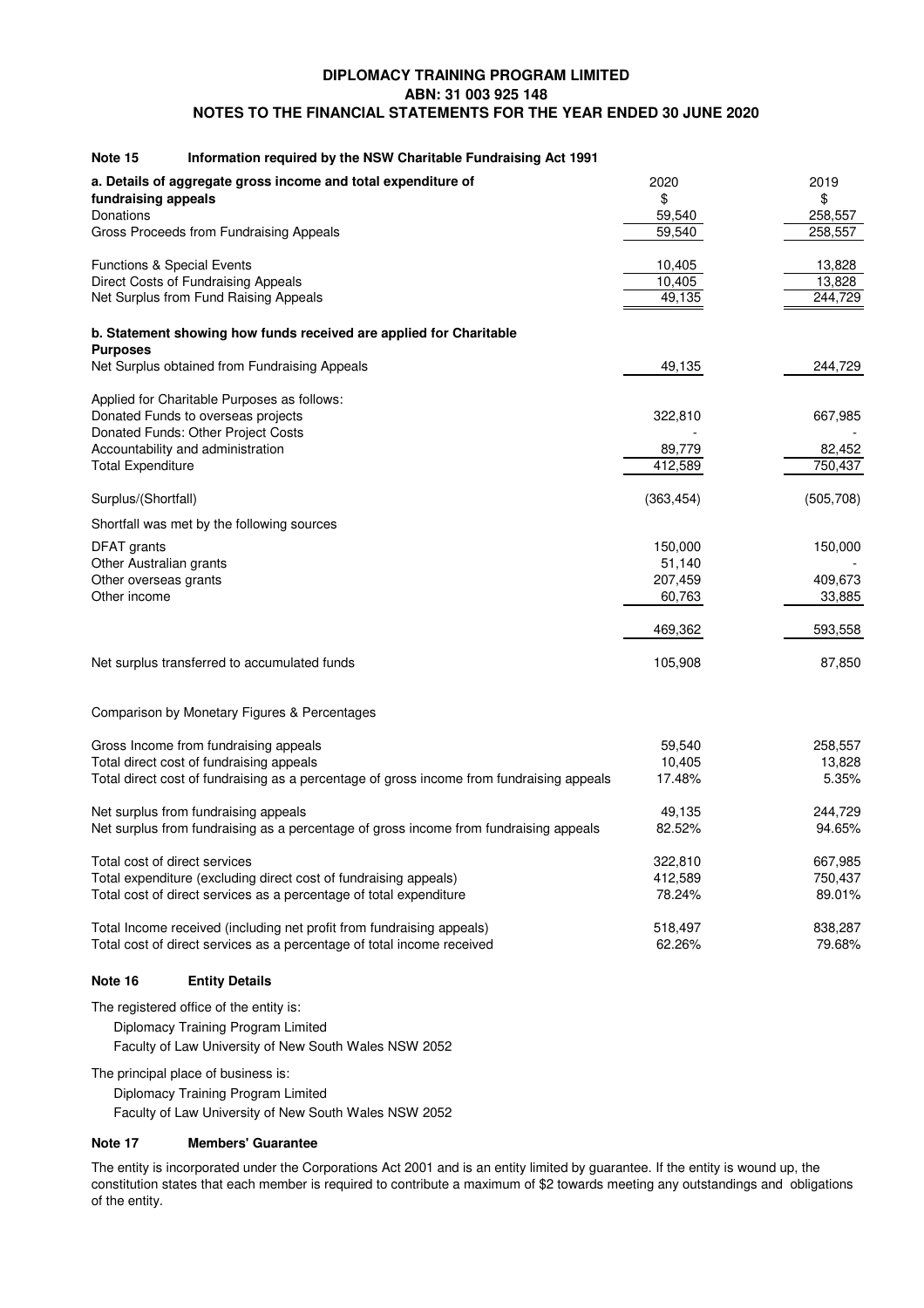# **DIPLOMACY TRAINING PROGRAM LIMITED** ABN: 31 003 925 148 **DIRECTORS' DECLARATION**

In accordance with a resolution of the Directors of Diplomacy Training Program Limited, the directors of the registered entity declare that, in the directors' opinion:

- The financial statements and notes, as set out on pages 7 to 18, are in accordance with the Australian  $\mathbf 1$ Charities and Not-for-profits Commission Act 2012 and:
	- comply with Australian Accounting Standards; and  $(a)$
	- $(b)$ give a true and fair view of the financial position of the registered entity as at 30 June 2020 and of its performance for the year ended on that date.
- There are reasonable grounds to believe that the registered entity will be able to pay its debts as and when  $\overline{2}$ they become due and payable.

#### **Charitable Fundraising Act 1991 (NSW)**

The financial operations of the entity are in accordance with the Charitable Fundraising Act 1991 (NSW), including:

- the financial report of the entity shows a true and fair view of the financial results of the fundraising  $(a)$ appeals for the year ended 30 June 2020;
- the financial report and associated records of the entity have been properly kept during the year in  $(b)$ accordance with the Act:
- money received as a result of fundraising appeals conducted during the year ended 30 June 2020 has  $(c)$ been properly accounted for and applied in accordance with the Act; and
- as at the date of this statement there are reasonable grounds to believe that the entity will be able to  $(d)$ pay its debts as and when they fall due.

**Director** 

Dated this

8th December 2020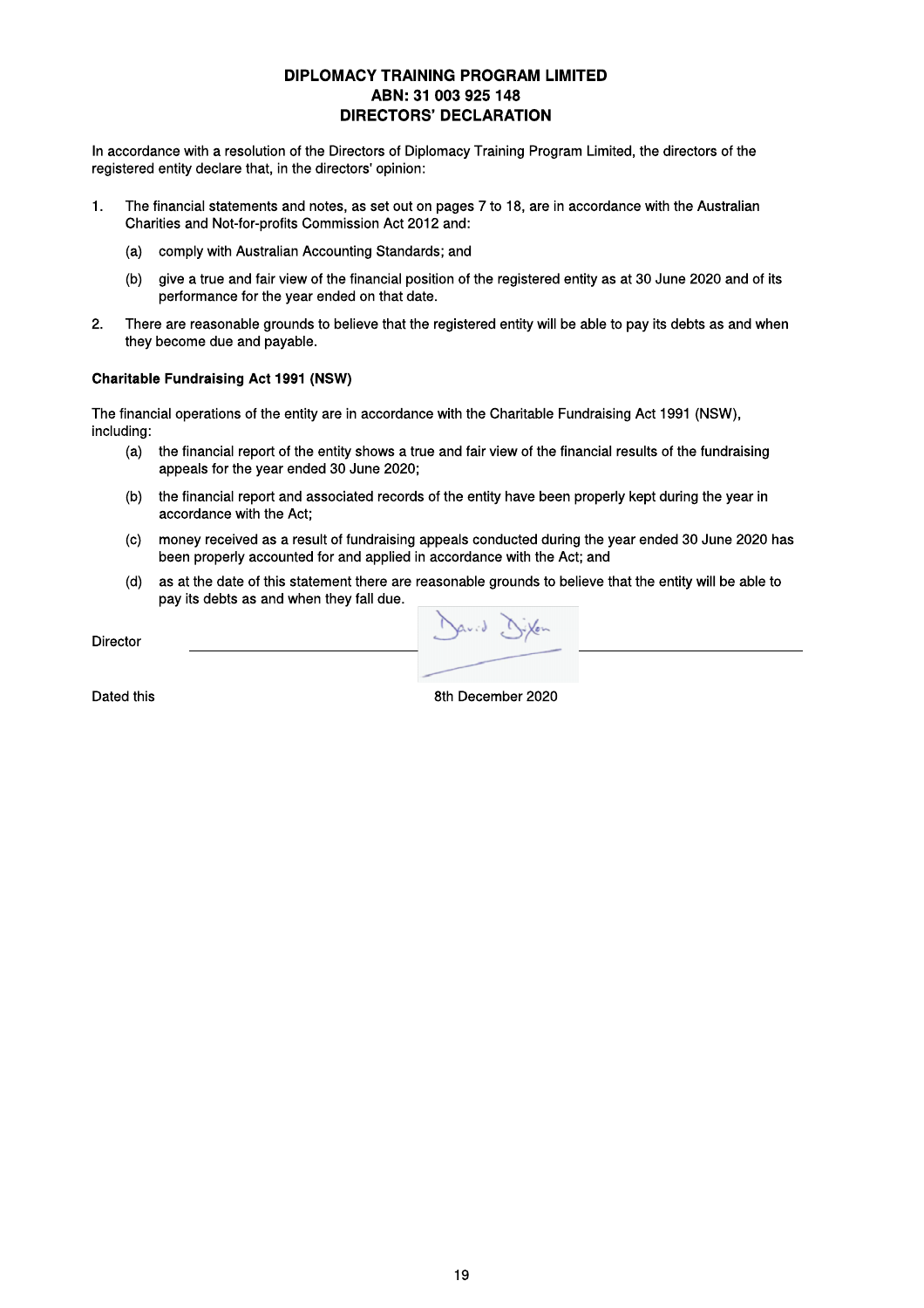

Owen Houston CA

Suite 4, 113 Willoughby Road Crows Nest NSW 2065

PO Box 871 Crows Nest NSW 1585

T. 9906 2088 · F. 9906 1909 E. owen@houstonco.com.au www.houstonco.com.au

# **DIPLOMACY TRAINING PROGRAM LIMITED ABN: 31 003 925 148 INDEPENDENT AUDITOR'S REPORT TO THE MEMBERS OF DIPLOMACY TRAINING PROGRAM LIMITED**

#### **Opinion**

We have audited the financial report of Diplomacy Training Program Limited (the registered entity), which comprises the statement of financial position as at 30 June 2020, the statement of profit or loss and other comprehensive income, statement of changes in equity and statement of cash flows for the year then ended and notes to the financial statements, including a summary of significant accounting policies and the directors' declaration.

In our opinion, the accompanying financial report of the registered entity is in accordance with Division 60 of the Australian Charities and Not-for-profits Commission Act 2012 (the ACNC Act), including:

- i. giving a true and fair view of the registered entity's financial position as at 30 June 2020 and of its financial performance for the year then ended; and
- ii. complying with Australian Accounting Standards to the extent described in Note 1 and Division 60 of the Australian Charities and Not-for-profits Commission Regulation 2013.

Also in our opinion the financial report gives a true and fair view with the provisions of the Charitable Fundraising Act 1991 (NSW).

## **Basis for Opinion**

We conducted our audit in accordance with Australian Auditing Standards. Our responsibilities under those standards are further described in the Auditor's Responsibilities for the Audit of the Financial Report section of our report. We are independent of the registered entity in accordance with the auditor independence requirements of the ACNC Act, the ethical requirements of the Accounting Professional and Ethical Standards Board's APES 110: Code of Ethics for Professional Accountants (the Code) that are relevant to our audit of the financial report in Australia. We have also fulfilled our other ethical responsibilities in accordance with the Code.

We believe that the audit evidence we have obtained is sufficient and appropriate to provide a basis for our opinion.

## **Responsibilities of the Directors for the Financial Report**

The directors of the registered entity are responsible for the preparation of the financial report that gives a true and fair view and have determined that the basis of preparation described in Note 1 to the financial report is appropriate to meet the requirements of the Australian Charities and Not-for-profits Commission Act 2012 and is appropriate to meet the needs of the members. The directors' responsibility also includes such internal control as the directors determine is necessary to enable the preparation of a financial report that gives a true and fair view and is free from material misstatement, whether due to fraud or error.

In preparing the financial report, the directors are responsible for assessing the registered entity's ability to continue as a going concern, disclosing, as applicable, matters related to going concern and using the going concern basis of accounting unless the directors either intend to liquidate the registered entity or to cease operations, or have no realistic alternative but to do so.

## **Auditor's Responsibilities for the Audit of the Financial Report**

Our objectives are to obtain reasonable assurance about whether the financial report as a whole is free from material misstatement, whether due to fraud or error, and to issue an auditor's report that includes our opinion. Reasonable assurance is a high level of assurance, but is not a guarantee that an audit conducted in accordance with the Australian Auditing Standards will always detect a material misstatement when it exists. Misstatements can arise from fraud or error and are considered material if, individually or in the aggregate, they could reasonably be expected to influence the economic decisions of users taken on the basis of this financial report.

As part of an audit in accordance with the Australian Auditing Standards, we exercise professional judgement and maintain professional scepticism throughout the audit. We also:

- Identify and assess the risks of material misstatement of the financial report, whether due to fraud or error, design and perform audit procedures responsive to those risks, and obtain audit evidence that is sufficient and appropriate to provide a basis for our opinion. The risk of not detecting a material misstatement resulting from fraud is higher than for one resulting from error, as fraud may involve collusion, forgery, intentional omissions, misrepresentations, or the override of internal control.
- Obtain an understanding of internal control relevant to the audit in order to design audit procedures that are appropriate in the circumstances, but not for the purpose of expressing an opinion on the effectiveness of the registered entity's internal control.
- Evaluate the appropriateness of accounting policies used and the reasonableness of accounting estimates and related disclosures made by the directors.